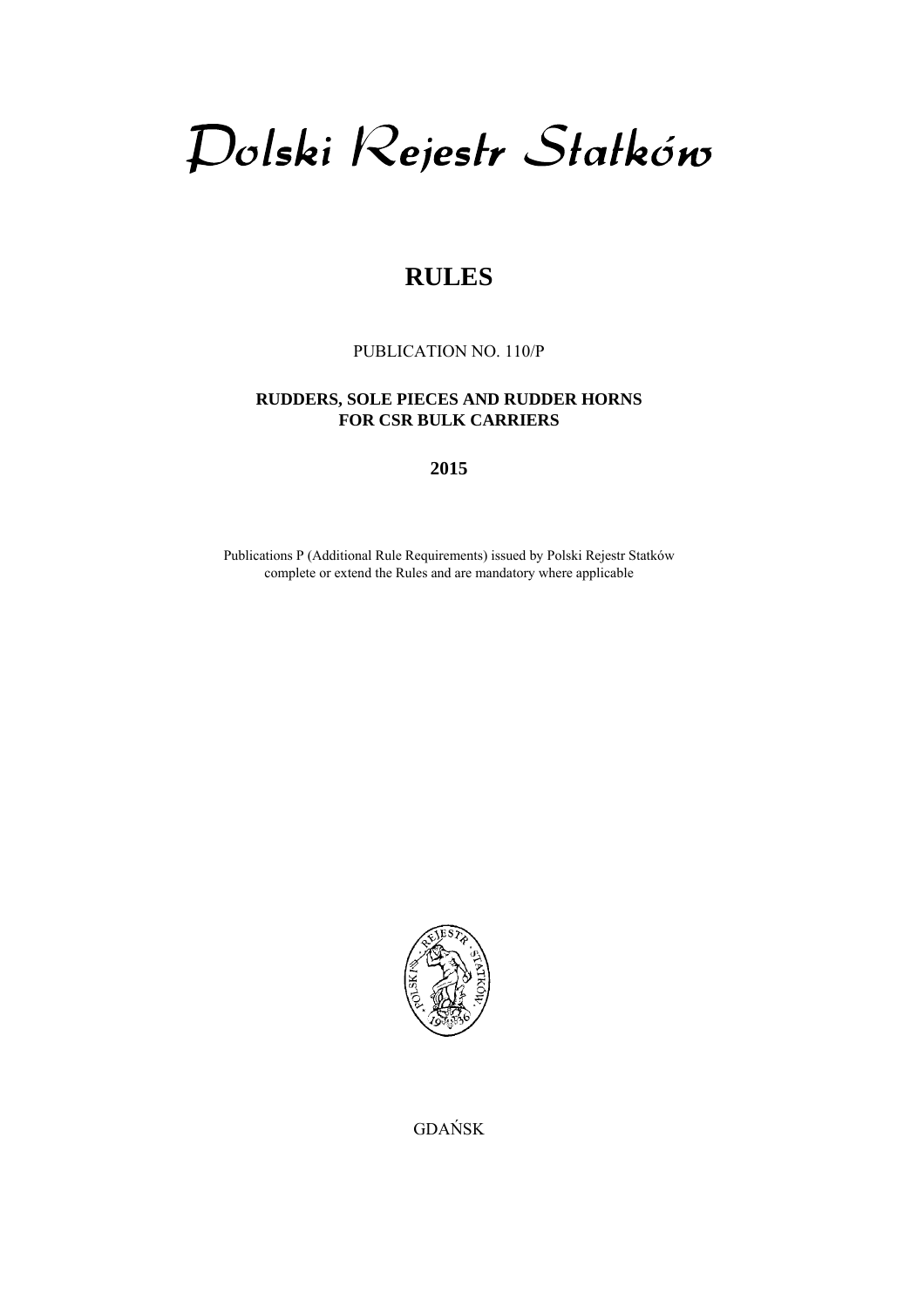The requirements of this *Publication* extend the requirements of the *Rules for the Classification and Construction of Sea-going Ships*, hereinafter referred to as the *Rules.* These requirements come from *CSR-BC, Chapter 10, Section 1 .*

This *Publication* was approved by the PRS Board on 12 June 2015 and enters into force on 1 July 2015. Its validity expires on 30 June 2016.

**©** Copyright by Polski Rejestr Statków S.A., 2015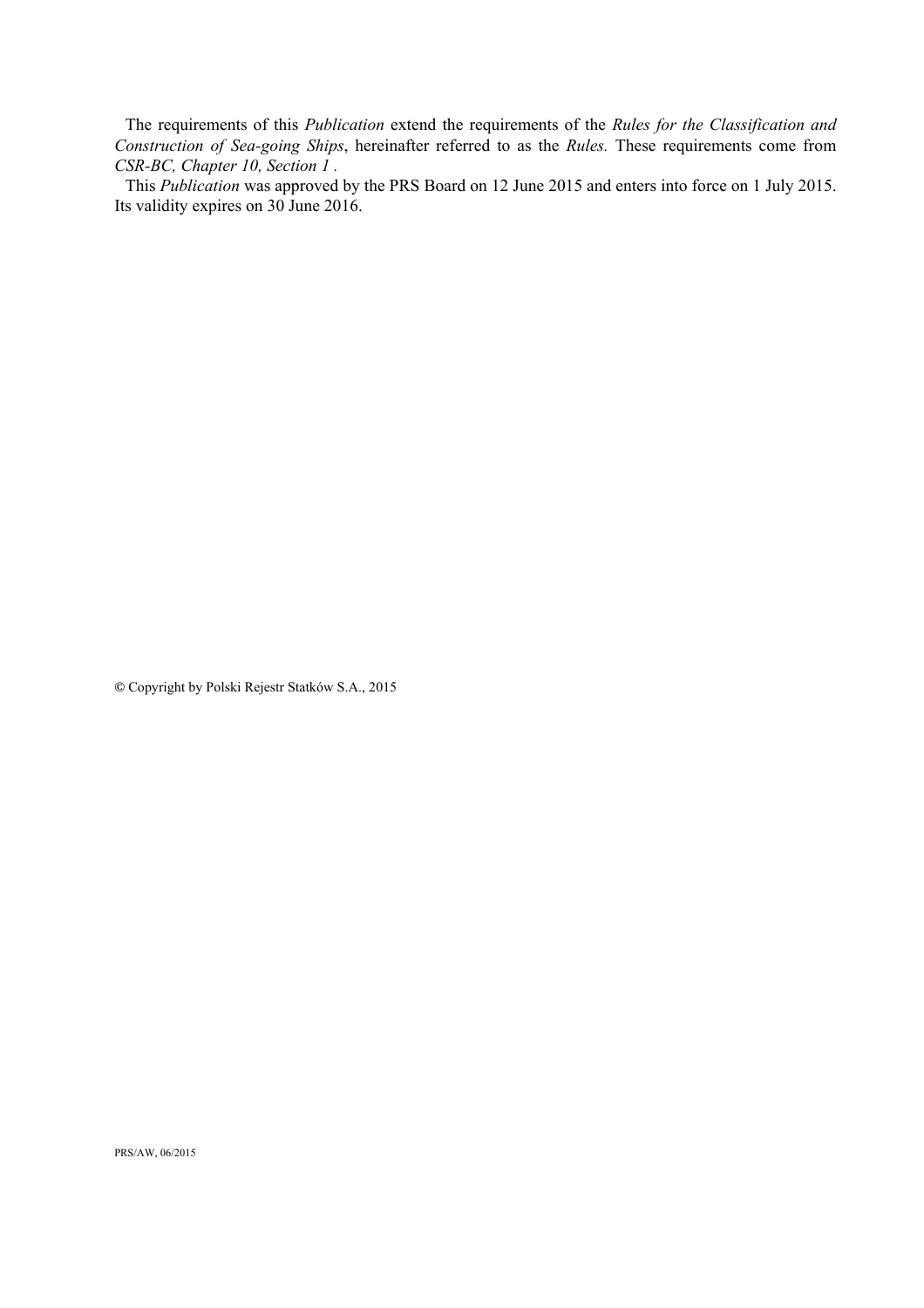## **CONTENTS**

## Page

| $\mathbf{1}$   |     |  | 5                |  |  |  |
|----------------|-----|--|------------------|--|--|--|
|                | 1.0 |  | 5                |  |  |  |
|                | 1.1 |  | 5                |  |  |  |
|                | 1.2 |  | 6                |  |  |  |
|                | 1.3 |  | 6                |  |  |  |
| $\overline{2}$ |     |  | -6               |  |  |  |
|                | 2.1 |  |                  |  |  |  |
|                |     |  | $\boldsymbol{7}$ |  |  |  |
| 3              |     |  |                  |  |  |  |
|                | 3.1 |  | 9                |  |  |  |
|                | 3.2 |  |                  |  |  |  |
|                | 3.3 |  |                  |  |  |  |
|                |     |  |                  |  |  |  |
| 4              |     |  |                  |  |  |  |
|                | 4.1 |  |                  |  |  |  |
|                | 4.2 |  |                  |  |  |  |
|                | 4.3 |  |                  |  |  |  |
|                | 4.4 |  |                  |  |  |  |
|                | 4.5 |  |                  |  |  |  |
| 5              |     |  |                  |  |  |  |
|                | 5.1 |  |                  |  |  |  |
|                | 5.2 |  |                  |  |  |  |
|                | 5.3 |  |                  |  |  |  |
|                | 5.4 |  |                  |  |  |  |
|                | 5.5 |  |                  |  |  |  |
|                |     |  |                  |  |  |  |
| 6              |     |  |                  |  |  |  |
|                |     |  |                  |  |  |  |
| 7              |     |  |                  |  |  |  |
|                | 7.1 |  |                  |  |  |  |
|                |     |  |                  |  |  |  |
|                | 7.3 |  |                  |  |  |  |
|                |     |  |                  |  |  |  |
| 8              |     |  |                  |  |  |  |
|                | 8.1 |  |                  |  |  |  |
|                | 8.2 |  |                  |  |  |  |
|                | 8.3 |  |                  |  |  |  |
|                | 8.4 |  |                  |  |  |  |
|                | 8.5 |  |                  |  |  |  |
| 9              |     |  |                  |  |  |  |
|                | 9.1 |  |                  |  |  |  |
|                | 9.2 |  |                  |  |  |  |
|                | 9.3 |  |                  |  |  |  |
|                |     |  |                  |  |  |  |
|                |     |  |                  |  |  |  |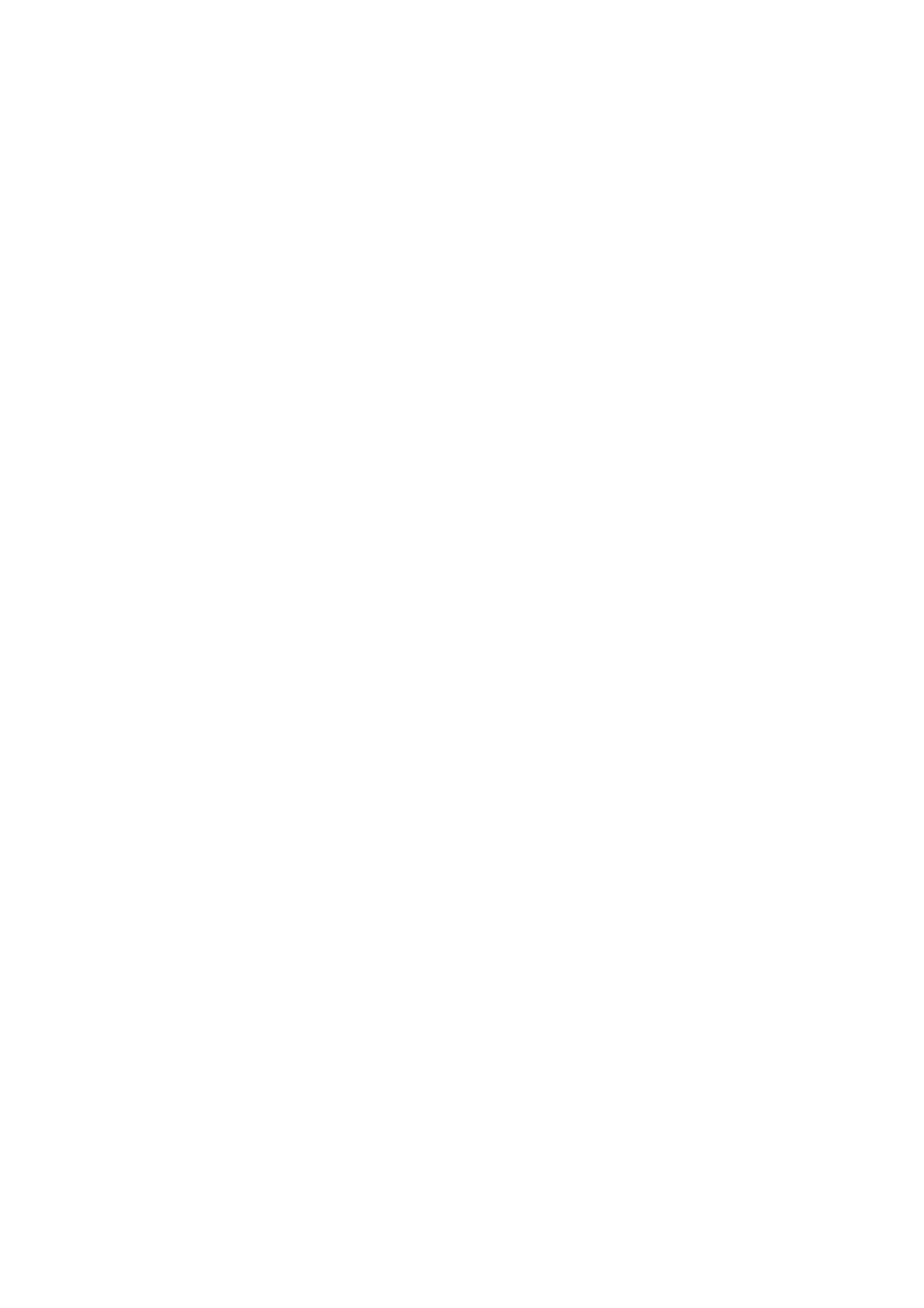## <span id="page-4-0"></span>**1 GENERAL**

## **1.0 Symbols**

- $C_R$  rudder force, [N];
- $Q_R$  rudder torque, [Nm];
- *A* total movable area of the rudder, measured at the mid-plane of the rudder,  $[m^2]$ ; For nozzle rudders, *A* is not to be taken less than 1.35 times the projected area of the nozzle.
- $A_t$  area equal to  $A$  + area of a rudder horn, if any,  $[m^2]$ ;
- $A_f$  portion of rudder area located ahead of the rudder stock axis,  $[m^2]$ ;
- *mean height of rudder area, [m];*
- $c$  mean breadth of rudder area, in m, see Fig 1.0
- $\Lambda$  aspect ratio of rudder area  $A_t$ , taken equal to:

$$
\Lambda = \frac{b^2}{A_t}
$$

 $V_0$  – maximum ahead speed, as defined in 1.4. If this speed is less than 10 knots,  $V_0$  is to be replaced by:

$$
V_{\min} = \frac{(V_0 + 20)}{3}
$$
, [knots]

 $V_a$  – maximum astern speed, in knots, to be taken not less than  $0.5V_0$ . For greater astern speeds special evaluation of rudder force and torque as a function of the rudder angle may be required. If no limitations for the rudder angle at astern condition is stipulated, the factor  $\kappa_2$  is not to be taken less than given in Tab 2.1.1 for astern condition.

For symbols not defined in this Publication, refer to *Rules for the Classification and Construction of Sea-going Ships, Part III – Hull Equipment, Chapter 2*.



Figure 1.0 Dimensions of rudder

## **1.1 Scope of application**

l

**[1](#page-4-1).1.1** This Publication applies to single side skin and double side skin bulk carriers<sup>1</sup> with unrestricted worldwide navigation, having length *L* of 90m and above which are classed with Polish Register of Shipping (called PRS hereafter).

**1.1.2** The manoeuvring arrangement includes all parts from the rudder and steering gear to the steering position necessary for steering the ship.

**1.1.3** Rudder stock, rudder coupling, rudder bearings and the rudder body are dealt with in this Publication. The steering gear is to comply with the appropriate PRS Rules.

<span id="page-4-1"></span><sup>&</sup>lt;sup>1</sup> See the definition of bulk carriers in Common Structural Rules (CSR)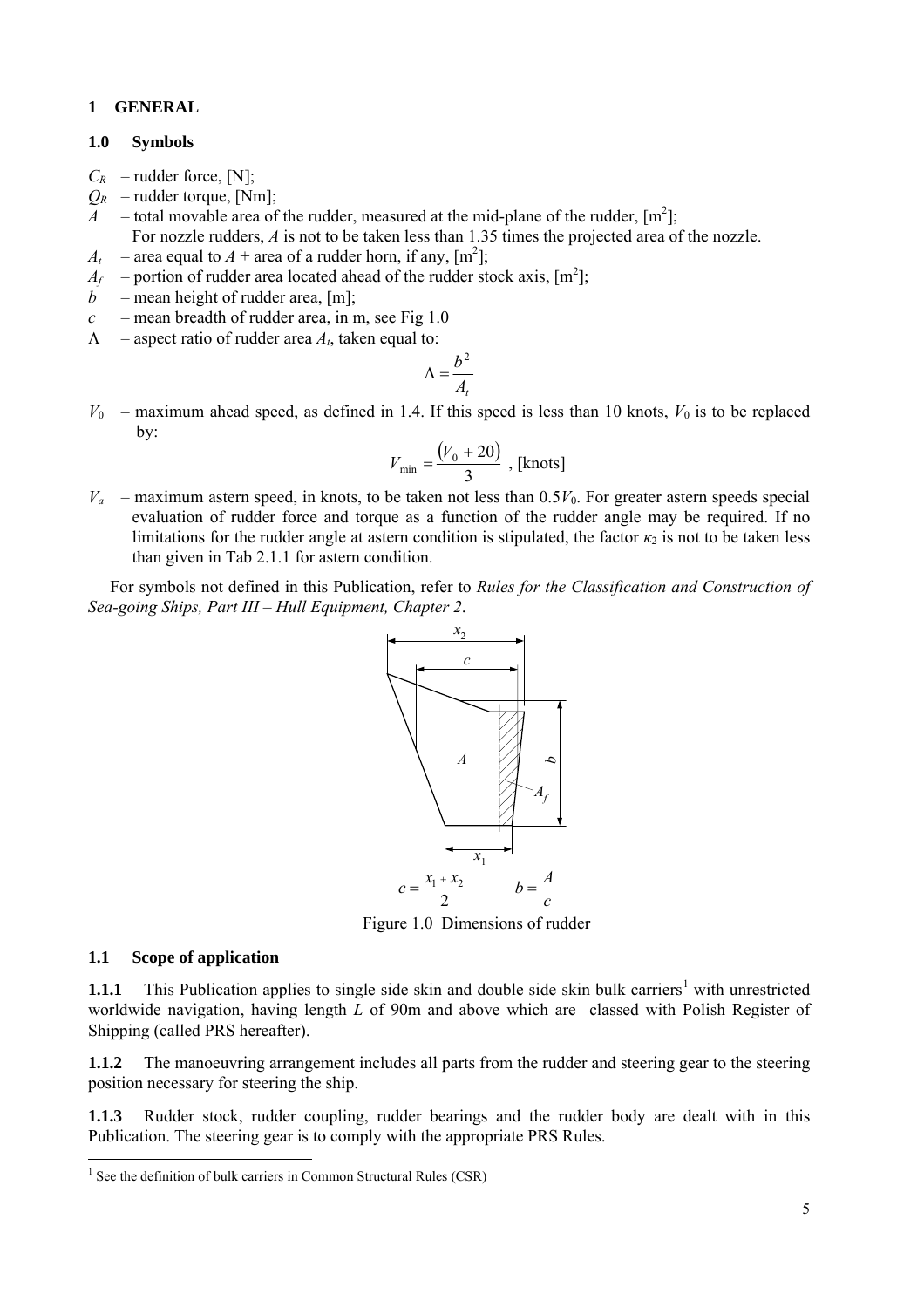## <span id="page-5-0"></span>**1.2 Structural details**

**1.2.1** Effective means are to be provided for supporting the weight of the rudder body without excessive bearing pressure, e.g. by a rudder carrier attached to the upper part of the rudder stock. The hull structure in way of the rudder carrier is to be suitably strengthened.

**1.2.2** Suitable arrangements are to be provided to prevent the rudder from lifting.

**1.2.3** Connections of rudder blade structure with solid parts in forged or cast steel, which are used as rudder stock housing, are to be suitably designed to avoid any excessive stress concentration at these areas.

**1.2.4** The rudder stock is to be carried through the hull either enclosed in a watertight trunk, or glands are to be fitted above the deepest load waterline, to prevent water from entering the steering gear compartment and the lubricant from being washed away from the rudder carrier. If the top of the rudder trunk is below the deepest waterline two separate stuffing boxes are to be provided.

## **1.3 Materials**

**1.3.1** For materials for rudder stock, pintles, coupling bolts etc. refer to the PRS Rules for the Classification and Construction of Sea-going Ships, *Part IX: Materials and Welding*.

**1.3.2** In general, materials having  $R_{eH}$  of less than 200 N/mm<sup>2</sup> and  $R_m$  of less than 400 N/mm<sup>2</sup> or more than 900 N/mm<sup>2</sup> are not to be used for rudder stocks, pintles, keys and bolts. The requirements of 10.1 are based on a with  $R_{eH}$  of 235 N/mm<sup>2</sup>. If material is used having a  $R_{eH}$  differing from 235 N/mm<sup>2</sup>, the material factor  $k_r$  is to be determined as follows:

$$
k_r = \left(\frac{235}{R_{eH}}\right)^{0.75} \quad \text{for } R_{eH} > 235 \tag{1.3.2-1}
$$

$$
k_r = \frac{235}{R_{\text{eff}}} \quad \text{for } R_{\text{eff}} \le 235 \tag{1.3.2-2}
$$

where:

 $R_{eH}$  – minimum yield stress of material used, in N/mm<sup>2</sup>.  $R_{eH}$  is not to be taken greater than 0.7 $R_m$  or 450 N/mm<sup>2</sup>, whichever is less.

**1.3.3** Before significant reductions in rudder stock diameter due to the application of steels with *ReH* exceeding 235 N/mm<sup>2</sup> are accepted, PRS may require the evaluation of the elastic rudder stock deflections. Large deflections should be avoided in order to avoid excessive edge pressures in way of bearings.

**1.3.4** The permissible stresses given in 5.1 are applicable for normal strength steel. When higher strength steels are used, higher values may be used for the permissible stresses, on a case by case basis.

## **2 RUDDER FORCE AND TORQUE**

## **2.1 Rudder force and torque for normal rudders**

**2.1.1** The rudder force is to be determined according to the following formula:

$$
C_R = 132A V^2 \kappa_1 \kappa_2 \kappa_3 \kappa_t \quad [N] \tag{2.1.1}
$$

where:

 $V - V_0$  for ahead condition,

 $V_a$  for astern condition;

 $\kappa_1$  – coefficient, depending on the aspect ratio Λ, taken equal to:

 $\kappa_1 = (\Lambda + 2)/3$ , where  $\Lambda$  need not be taken greater than 2;

 $\kappa_2$  – coefficient depending on the type of the rudder and the rudder profile according to Tab 2.1.1.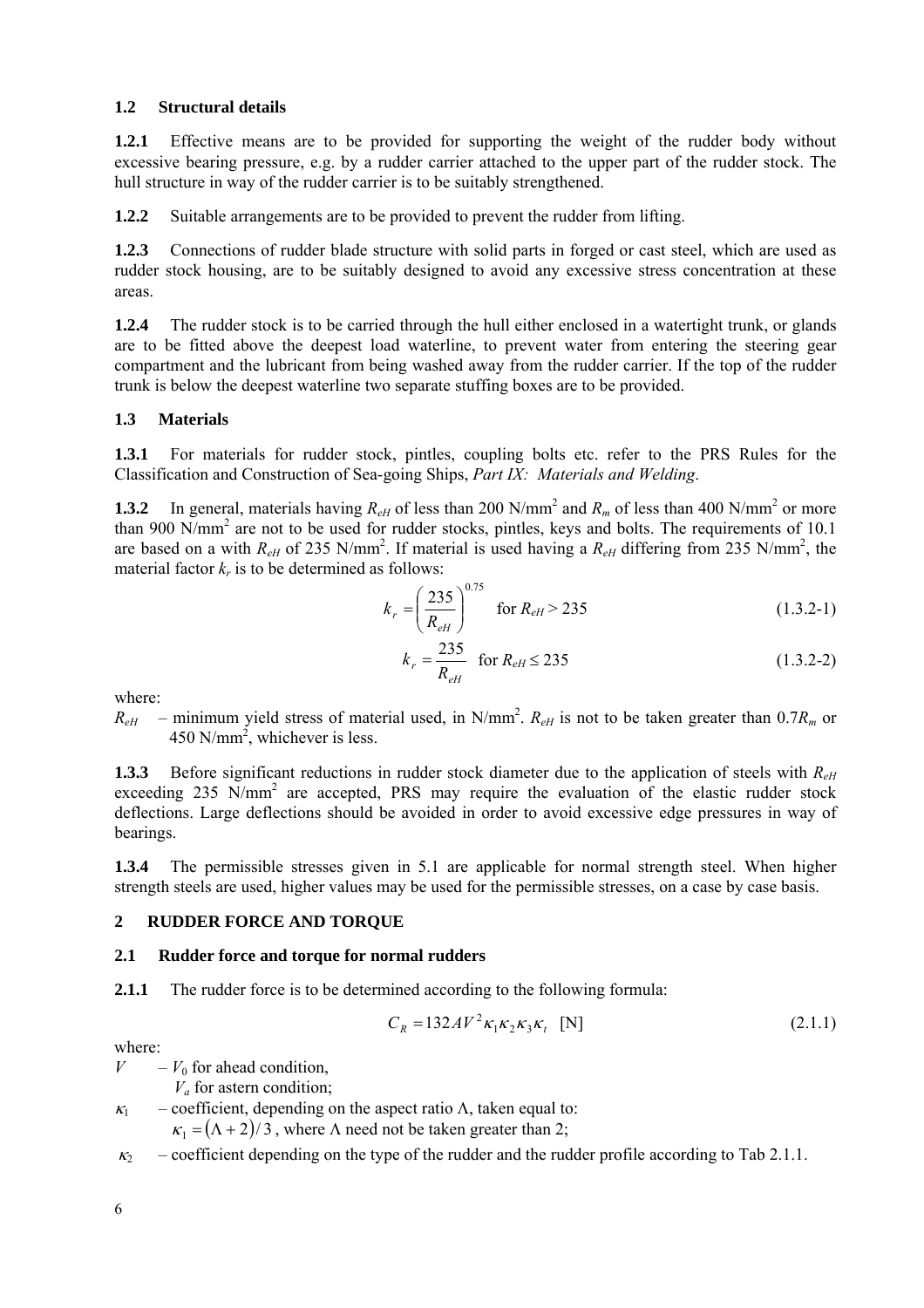<span id="page-6-0"></span>

| <b>Profile/type of rudder</b>     | $K_2$ |                                                   |  |
|-----------------------------------|-------|---------------------------------------------------|--|
|                                   | Ahead | Astern                                            |  |
| NACA-00 series Göttingen profiles | 1.10  | 0.80                                              |  |
| Flat side profiles                | 1.10  | 0.90                                              |  |
| Mixed profiles (e. g. HSVA)       | 1.21  | 0.90                                              |  |
| Hollow profiles                   | 1.35  | 0.90                                              |  |
| High lift rudders                 | 1.70  | to be specially considered;<br>if not known: 1.30 |  |
| Fish tail                         | 1.40  | 0.80                                              |  |
| Single plate                      | 1.00  | 1.00                                              |  |

**Table 2.1.1 Coefficient** *κ*<sub>2</sub>

 $k_3$  – coefficient, depending on the location of the rudder, taken equal to:

 $k_3 = 0.80$  for rudders outside the propeller jet,

 $k_3$  = 1.00 elsewhere, including also rudders within the propeller jet,

 $k_3 = 1.15$  for rudders aft of the propeller nozzle;

 $\kappa_t$  – coefficient equal to 1.0 for rudders behind propeller. Where a thrust coefficient  $C_{Th} > 1.0$ , PRS may consider a coefficient  $\kappa_t$  different from 1.0, on a case by case basis.

**2.1.2** The rudder torque is to be determined by the following formula:

$$
Q_R = C_R r, \text{ [Nm]} \tag{2.1.2-1}
$$

where:

*r* – lever of the force  $C_R$ , in m, taken equal to:

 $r = c(\alpha - k_{bc})$ , without being less than 0.1*c* for ahead condition;

 $\alpha$  – coefficient taken equal to:

 $\alpha$  = 0.33 for ahead condition,

 $\alpha$  = 0.66 for astern condition (general),

 $\alpha$  = 0.75 for astern condition (hollow profiles).

For parts of a rudder behind a fixed structure such as a rudder horn:

 $\alpha$  = 0.25 for ahead condition,

 $\alpha$  = 0.55 for astern condition.

For high lift rudders  $\alpha$  is to be specially considered. If not known,  $\alpha$  = 0.40 may be used for the ahead condition.

 $k_{bc}$  – balance factor as follows:

$$
k_{bc} = \frac{A_f}{A} \tag{2.1.2-2}
$$

 $k_{bc} = 0.08$  for unbalanced rudders (2.1.2-3)

**2.1.3** Effects of the provided type of rudder/profile on choice and operation of the steering gear are to be observed.

## **2.2 Rudder force and torque for rudder blades with cut-outs (semi-spade rudders)**

**2.2.1** The total rudder force  $C_R$  is to be calculated according to 2.1.1. The pressure distribution over the rudder area, upon which the determination of rudder torque and rudder blade strength are to be based, is to be obtained as follows:

– the rudder area may be divided into two rectangular or trapezoidal parts with areas  $A_1$  and  $A_2$ , see Fig 2.2.1

– the resulting force, in N, of each part may be taken as:

$$
C_{R1} = C_R \frac{A_1}{A}, \text{ [N]} \tag{2.2.1-1}
$$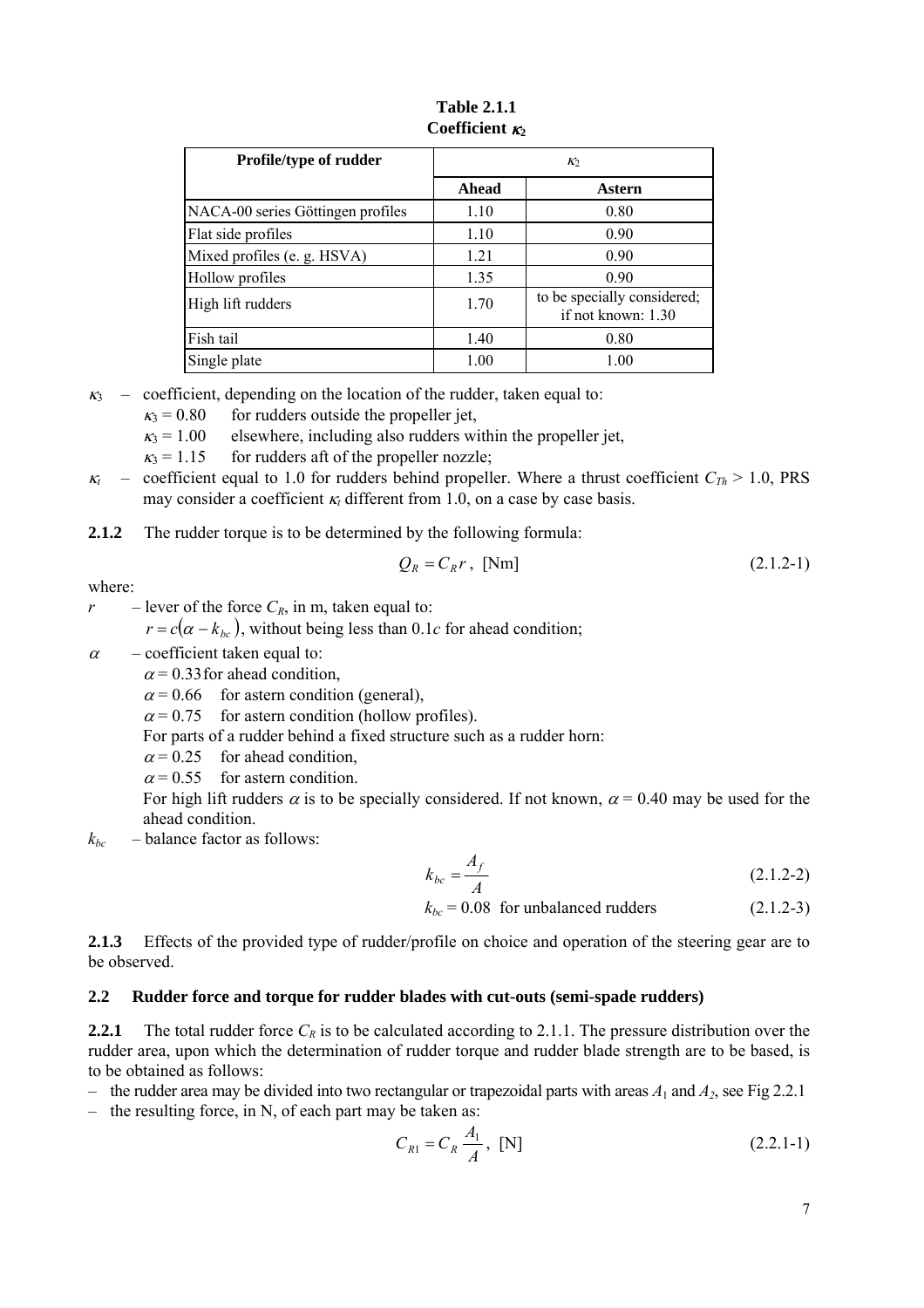$$
C_{R2} = C_R \frac{A_2}{A}, \text{ [N]}
$$
\n
$$
C_1
$$
\n
$$
A_V
$$
\n
$$
A_V
$$
\n
$$
A_V
$$



Figure 2.2.1 Areas  $A_1$  and  $A_2$ 



$$
Q_{R1} = C_{R1} r_1, \text{ [Nm]} \tag{2.2.2-1}
$$

$$
Q_{R2} = C_{R2} r_2, \text{ [Nm]} \tag{2.2.2-2}
$$

where:

 $r_1 = c_1(\alpha - k_{b1}), \text{ [m]};$  (2.2.2-3)

$$
r_2 = c_2(\alpha - k_{b2}), \text{ [m]};
$$
\n
$$
A_1
$$
\n
$$
(2.2.2-4)
$$

$$
k_{b1} = \frac{A_{1f}}{A_1}
$$
 (2.2.2-5)

$$
k_{b1} = \frac{A_{1f}}{A_1} \tag{2.2.2-6}
$$

 $A_{1f}$ ,  $A_{2f}$ : – as defined in Fig 2.2.1;

$$
c_1 = \frac{A_1}{b_1}, \text{ [m]} \tag{2.2.2-7}
$$

$$
c_2 = \frac{A_2}{b_2}, \text{ [m]}
$$
 (2.2.2-8)

 $b_1$ ,  $b_2$  – mean heights of the partial rudder areas  $A_1$  and  $A_2$  (see Fig 2.2.1).

**2.2.3** The total rudder torque is to be determined according to the following formulae:

$$
Q_R = Q_{R1} + Q_{R2}, \text{ [Nm]} \text{ without being less than } Q_{R\min} = C_R r_{1,2\min} \tag{2.2.3}
$$

where:

$$
r_{1,2\min} = \frac{0.1}{A} (c_1 A_1 + c_2 A_2), \text{ [m]}.
$$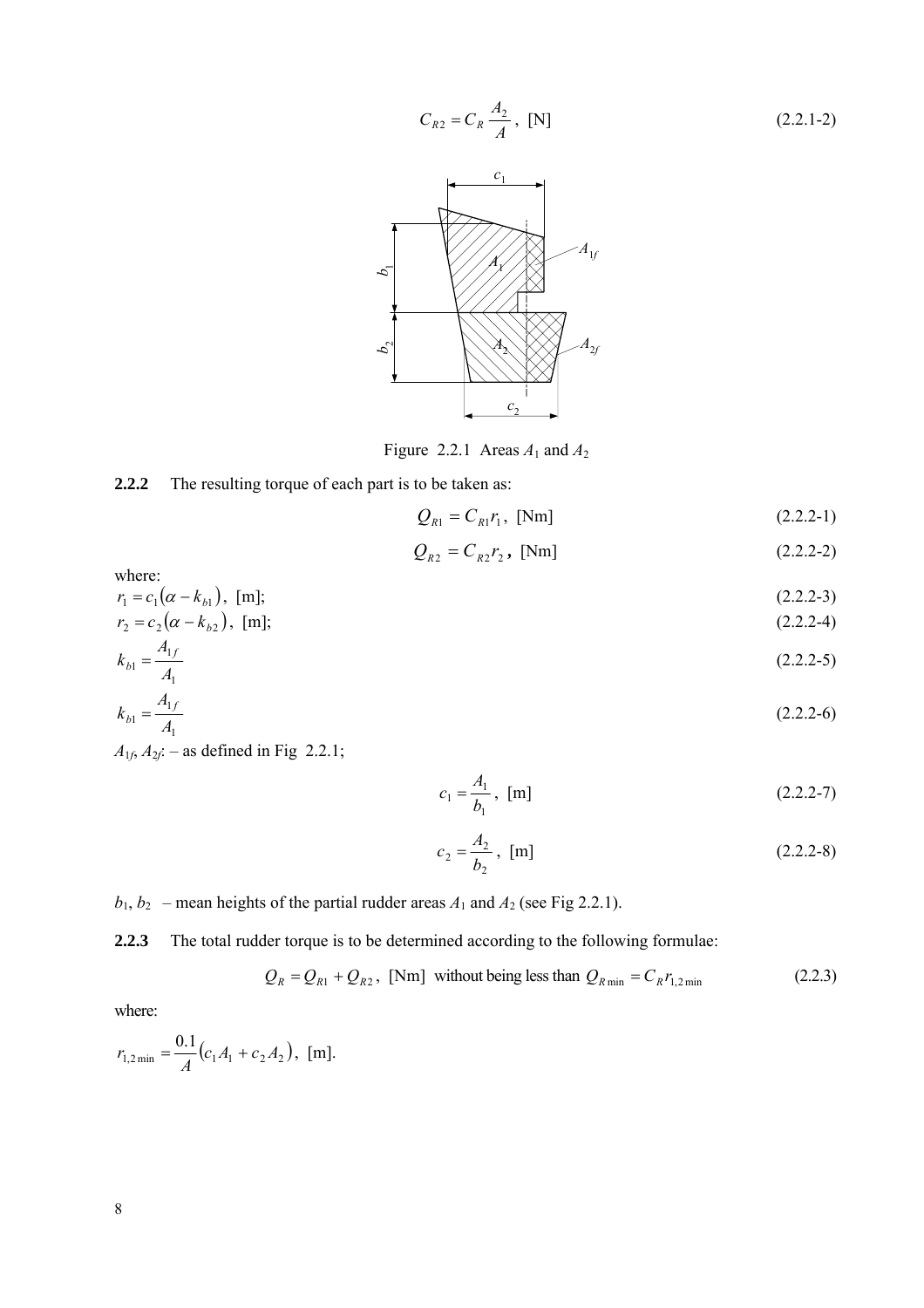#### <span id="page-8-0"></span>**3 SCANTLINGS OF THE RUDDER STOCK**

#### **3.1 Rudder stock diameter**

**3.1.1** The diameter of the rudder stock for transmitting the rudder torque is not to be less than:

$$
D_t = 4.2\sqrt[3]{Q_R k_r} , [mm]
$$
 (3.1.1-1)

where:

*QR* – as defined in 2.1.2, 2.2.2 and 2.2.3.

The related torsional stress is:

$$
\tau_t = \frac{68}{k_r}, \text{ [N/mm}^2 \text{]}
$$
 (3.1.1-2)

where:

 $k_r$  – as defined in 4.2 and 4.3.

**3.1.2** The diameter of the rudder stock determined according to 3.1.1 is decisive for the steering gear, the stopper and the locking device.

**3.1.3** In case of mechanical steering gear the diameter of the rudder stock in its upper part which is only intended for transmission of the torsional moment from the auxiliary steering gear may be  $0.9D_t$ . The length of the edge of the quadrangle for the auxiliary tiller must not be less than  $0.77D<sub>t</sub>$  and the height not less than  $0.8D_t$ .

**3.1.4** The rudder stock is to be secured against axial sliding. The degree of the permissible axial clearance depends on the construction of the steering engine and on the bearing.

#### **3.2 Strengthening of rudder stock**

**3.2.1** If the rudder is so arranged that additional bending stresses occur in the rudder stock, the stock diameter has to be suitably increased. The increased diameter is, where applicable, decisive for the scantlings of the coupling. For the increased rudder stock diameter the equivalent stress of bending and torsion is not to exceed the following value:

$$
\sigma_{v} = \sqrt{\sigma_{b}^{2} + 3\tau^{2}} \le \frac{118}{k_{r}}, \text{ [N/mm}^{2}\text{]}
$$
 (3.2.1-1)

where:

 $\sigma_b$  – bending stress, equal to:

$$
\sigma_{bD} = \frac{10.2M_b}{D_1^3}, \text{ [N/mm}^2\text{]}
$$
\n(3.2.1-2)

 $M_b$  – bending moment at the neck bearing, [Nm];

 $\tau$  – torsional stress, equal to:

$$
\tau = \frac{5.1Q_R}{D_1^3}, \text{ [N/mm}^2 \text{]}
$$
 (3.2.1-3)

 $D_1$  – increased rudder stock diameter, equal to:

$$
D_1 = 0.1D_t \cdot \sqrt[6]{1 + \frac{4}{3} \left(\frac{M_b}{Q_R}\right)^2}, \text{ [cm]}
$$
 (3.2.1-4)

 $Q_R$  – as defined in 2.1.2, 2.2.2 and 2.2.3;

 $D_t$  – as defined in 3.1.1.

**Note:** Where a double-piston steering gear is fitted, additional bending moments may be transmitted from the steering gear into the rudder stock. These additional bending moments are to be taken into account for determining the rudder stock diameter.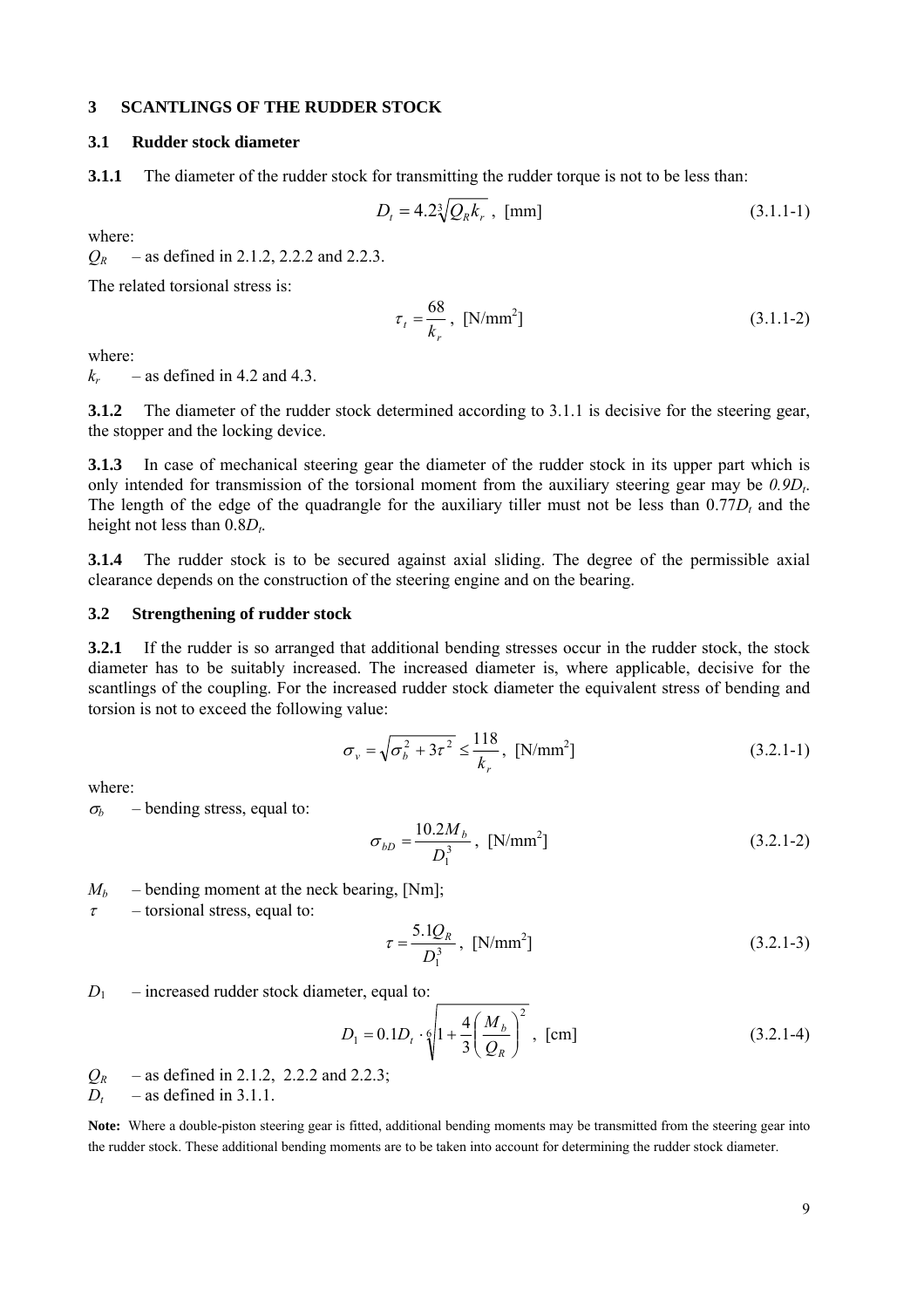#### <span id="page-9-0"></span>**3.3 Analysis**

#### **3.3.1 General**

The bending moments, shear forces and support forces for the system rudder – rudder stock are to be obtained from 3.3.2 and 3.3.3, for rudder types as shown in Fig 3.3.3-1 to Fig 3.3.3-5.

#### **3.3.2 Data for the analysis**

 $l_{10}$ ,..,  $l_{50}$  – lengths of the individual girders of the system, [m];

 $I_{10},..., I_{50}$  – moments of inertia of these girders,  $[cm<sup>4</sup>]$ ; For rudders supported by a sole piece the length  $\ell_{20}$  is the distance between lower edge of rudder

body and centre of sole piece, and *I*20 is the moment of inertia of the pintle in the sole piece.

Load on rudder body, (general):

$$
p_R = \frac{C_R}{10^3 \ell_{10}}, \text{ [kN/m]} \tag{3.3.2-1}
$$

Load on semi-spade rudders:

$$
p_{R10} = \frac{C_{R2}}{10^3 \ell_{10}}, \text{ [kN/m]} \tag{3.3.2-2}
$$

$$
p_{R20} = \frac{C_{R1}}{10^3 \ell_{20}}, \text{ [kN/m]} \tag{3.3.2-3}
$$

 $C_R$ ,  $C_{R1}$ ,  $C_{R2}$  – as defined in 2.1 and 2.2;

*Z* – spring constant of support in the sole piece or rudder horn respectively: for the support in the sole piece (see Fig 3.3.3-1):

$$
Z = \frac{6.18I_{50}}{\ell_{50}^3}, \text{ [kN/m]} \tag{3.3.2-4}
$$

for the support in the rudder horn (see Fig 3.3.3-2):

$$
Z = \frac{1}{f_b + f_t}, \text{ [kN/m]} \tag{3.3.2-4}
$$

 $f_b$  – unit displacement of rudder horn due to a unit force of 1 kN acting in the centre of support:

$$
f_b = \frac{1.3d^3 10^8}{3EI_n}, \text{ [m/kN]} \tag{3.3.2-5}
$$

$$
f_b = 0.21 \frac{d^3}{I_n}
$$
, [m/kN] (guide value for steel) (3.3.2-6)

*I<sub>n</sub>* – moment of inertia of rudder horn around the *x*-axis at  $d/2$  (see Fig 3.3.3-2), [cm<sup>4</sup>];

 $f_t$  – unit displacement due to a torsional moment of the amount 1:

$$
f_t = \frac{de^2}{GJ_t}, \text{ [m/kN]} \tag{3.3.2-7}
$$

$$
f_t = \frac{de^2 \sum u_i / t_i}{3.17 \cdot 10^8 F_T^2}
$$
, [m/kN] for steel (3.3.2-8)

- $G$  modulus of rigity,  $[kN/m^2]$ :
- $G = 7.96 \cdot 10^7$  kN/m<sup>2</sup> for steel;
- $J_t$  torsional moment of inertia,  $[m^4]$ ;
- $F_T$  mean sectional area of rudder horn,  $[m^2]$ ;
- $u_i$  breadth of the individual plates forming the mean horn sectional area,  $\text{[mm]}$ ;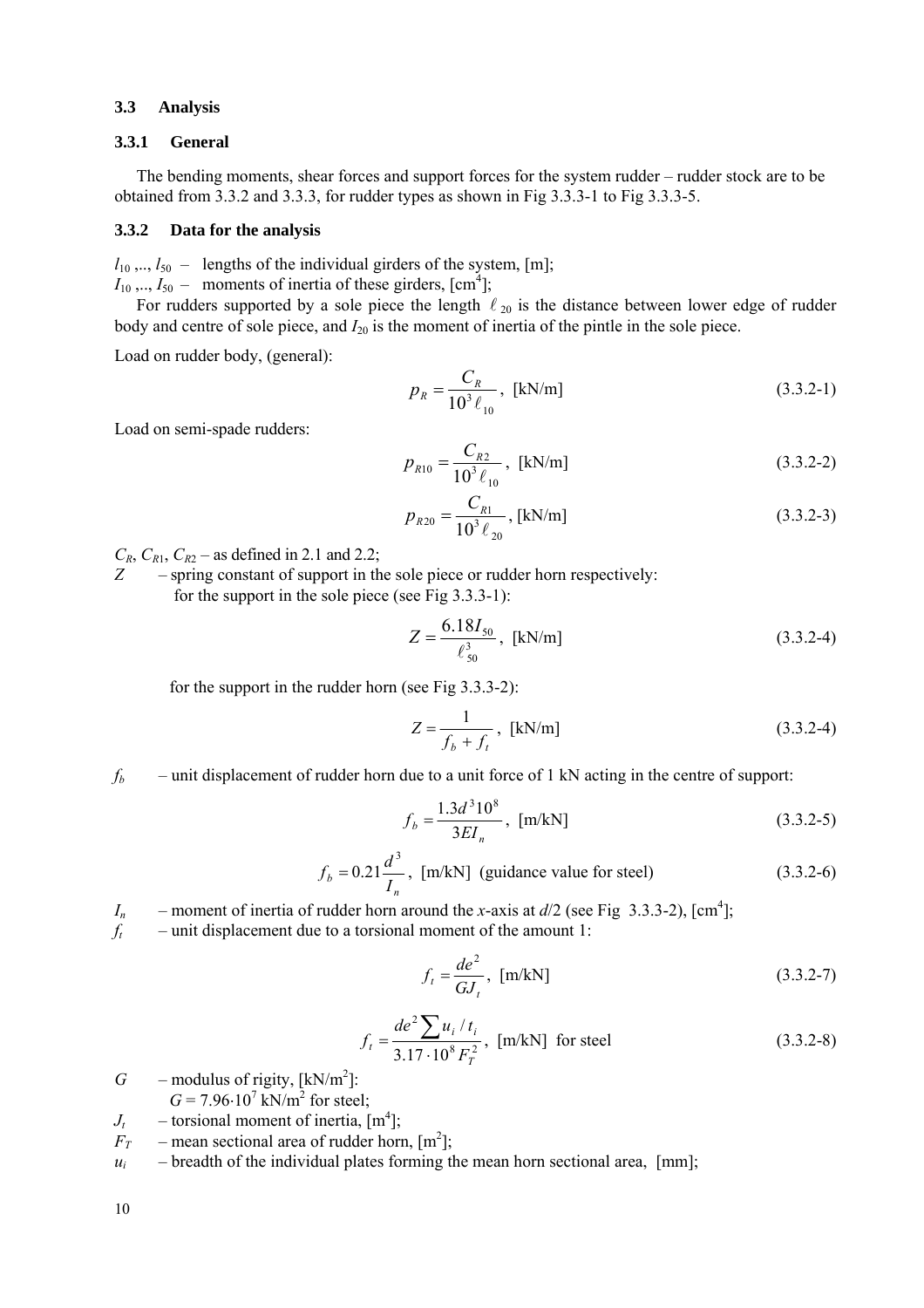$t_i$  – plate thickness of individual plate having breadth  $u_i$ , [mm];

 $e, d$  – distances according to Fig 3.3.3-2, [m];

 $K_{11}$ ,  $K_{22}$ ,  $K_{12}$  – rudder horn compliance constants calculated for rudder horn with 2-conjugate elastic supports (Fig 3.3.3-3).The 2-conjugate elastic supports are defined in terms of horizontal displacements,  $y_i$  by the following equations:

at the lower rudder horn bearing:

$$
y_1 = -K_{12}F_{A2} - K_{22}F_{A1} \tag{3.3.2-9}
$$

at the upper rudder horn bearing:

$$
y_2 = -K_{11}F_{A2} - K_{12}F_{A1}
$$
 (3.3.2-10)

where:

 $y_1, y_2$  – horizontal displacements at the lower and upper rudder horn bearings, respectively, [m];  $F_{A1}$ ,  $F_{A2}$  – horizontal support forces at the lower and upper rudder horn bearings, respectively, [kN];  $K_{11}$ ,  $K_{22}$ ,  $K_{12}$  – obtained from the following formulae:

$$
K_{11} = 1.3 \frac{\lambda^3}{3E J_{1h}} + \frac{e^2 \lambda}{G J_{th}}, \text{ [m/kN]} \tag{3.3.2-11}
$$

$$
K_{12} = 1.3 \left[ \frac{\lambda^3}{3EJ_{1h}} + \frac{\lambda^2(d-\lambda)}{2EJ_{1h}} \right] + \frac{e^2\lambda}{GM_h}, \quad [\text{m/kN}]
$$
 (3.3.2-12)

$$
K_{22} = 1.3 \left[ \frac{\lambda^3}{3EJ_{1h}} + \frac{\lambda^2(d-\lambda)}{2EJ_{1h}} + \frac{\lambda(d-\lambda)^2}{EJ_{1h}} + \frac{(d-\lambda)^3}{3EJ_{2h}} \right] + \frac{e^2d}{GJ_{1h}}, \quad [\text{m/kN}]
$$
 (3.3.2-13)

- *d* height of the rudder horn defined in Fig 3.3.3-3, [m]. This value is measured downwards from the upper rudder horn end, at the point of curvature transition, till the mid-line of the lower rudder horn pintle;
- $\lambda$  length, as defined in Fig 3.3.3-3, [m]. This length is measured downwards from the upper rudder horn end, at the point of curvature transition, till the mid-line of the upper rudder horn bearing. For  $\lambda = 0$ , the above formulae converge to those of spring constant *Z* for a rudder horn with 1elastic support, and assuming a hollow cross section for this part;
- *e* rudder-horn torsion lever, as defined in Fig 3.3.3-3 (value taken at  $z = d/2$ ), [m];
- $J_{1h}$  moment of inertia of rudder horn about the *x* axis for the region above the upper rudder horn bearing,  $[m^4]$ . Note that  $J_{1h}$  is an average value over the length  $\lambda$  (see Fig 3.3.3-3);
- $J_{2h}$  moment of inertia of rudder horn about the *x* axis for the region between the upper and lower rudder horn bearings, [m<sup>4</sup>]. Note that *J*<sub>2*h*</sub> is an average value over the length  $d - \lambda$  (see Fig 3.3.3-3);
- $J_{th}$  torsional stiffness factor of the rudder horn,  $[m^4]$ : For any thin wall closed section

$$
J_{th} = \frac{4F_r^2}{\sum_i \frac{u_i}{t_i}}, \quad [m^4]
$$
 (3.3.2-14)

 $F_T$  – mean of areas enclosed by outer and inner boundaries of the thin walled section of rudder horn,  $[m^2]$ ;

 $u_i$  – length of the individual plates forming the mean horn sectional area, [mm];

 $t_i$  – thickness of the individual plates mentioned above,  $\lceil \text{mm} \rceil$ .

Note that the *J<sub>th</sub>* value is taken as an average value, valid over the rudder horn height.

#### **3.3.3 Moments and forces to be evaluated**

The bending moment  $M_R$  and the shear force  $Q_1$  in the rudder body, the bending moment  $M_b$  in the neck bearing and the support forces  $B_1$ ,  $B_2$ ,  $B_3$  are to be evaluated.

The so evaluated moments and forces are to be used for the stress analyses required by 3.2, 5, 9.1 and 9.2.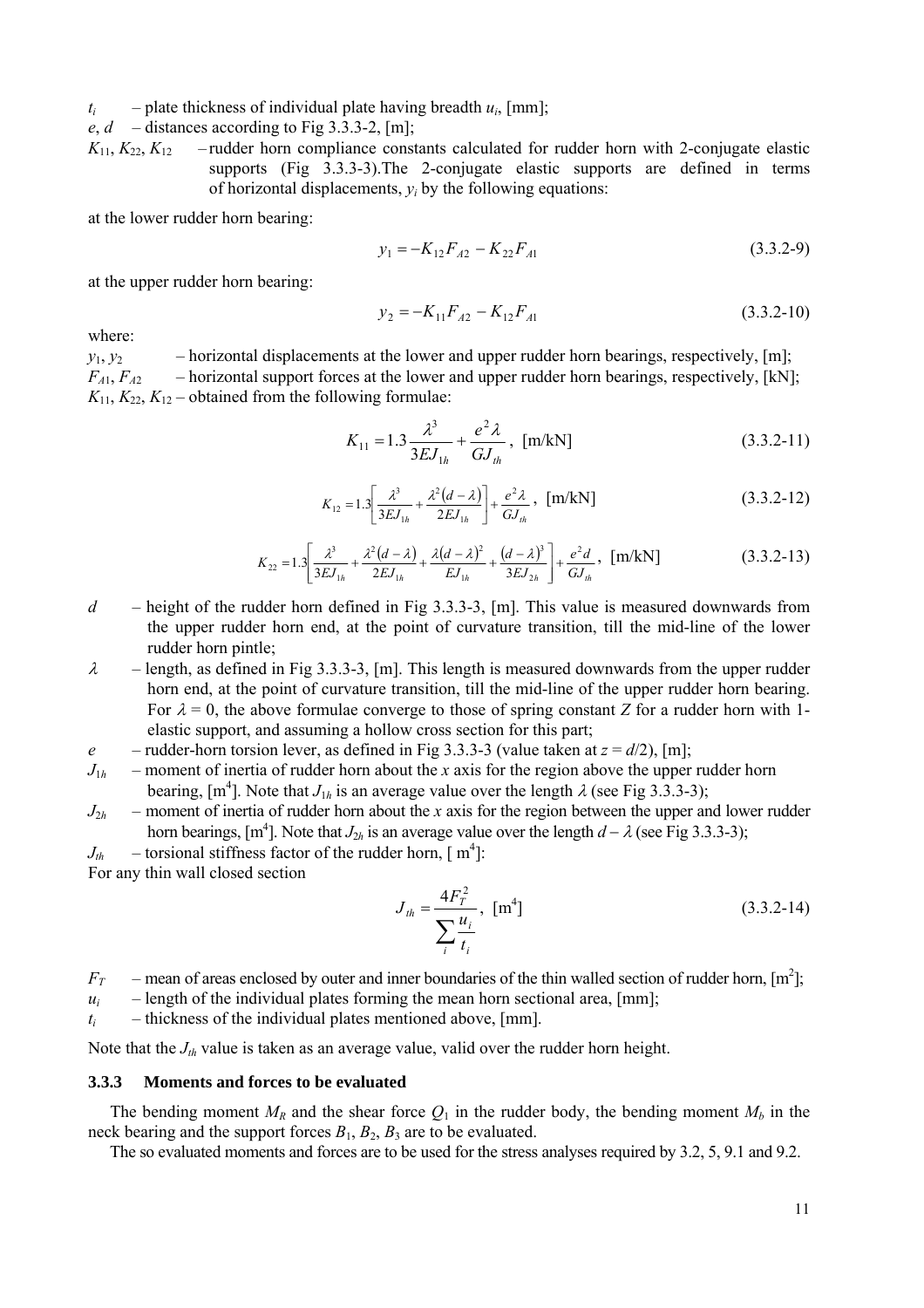i) for spade rudders (see Fig 3.3.3-4) the moments and forces may be determined by the following formulae:

$$
M_b = C_R \left( \ell_{20} + \frac{\ell_{10} (2x_1 + x_2)}{2(x_1 + x_2)} \right), \text{ [Nm]}
$$
 (3.3.3-1)

$$
B_3 = \frac{M_b}{\ell_{30}}, \text{ [N]} \tag{3.3.3-2}
$$

$$
B_2 = C_R + B_3, [N] \tag{3.3.3-3}
$$

ii) for spade rudders with rudders trunks (see Fig 10.1.3.3.3-5) the moments and forces may be determined by the following formulae:

 $M_R$  is the greatest of the following values:

$$
M_R = C_{R2} (\ell_{10} - CG_{2Z}), \text{ [Nm]}
$$
 (3.3.3-4a)

$$
M_R = C_{R1}(CG_{1Z} - \ell_{10}), \text{ [Nm]}
$$
 (3.3.3-4b)

where:

- $C_{R1}$  rudder force over the rudder blade area  $A_1$ , [N];
- $C_{R2}$  rudder force over the rudder blade area  $A_2$ , [N];
- $CG_{1Z}$  vertical position of the centre of gravity of the rudder blade area  $A_1$ , [m];
- $CG_{2Z}$  vertical position of the centre of gravity of the rudder blade area  $A_2$ , [m].

$$
M_B = C_{R2} (\ell_{10} - CG_{2Z}), \text{ [Nm]}
$$
 (3.3.3-5)

$$
B_3 = (M_B + M_{CR1})/(\ell_{20} + \ell_{30}), \text{ [N]}
$$
 (3.3.3-6)

$$
B_2 = C_R + B_3, [N] \tag{3.3.3-7}
$$



Figure 3.3.3-1 Rudder supported by sole piece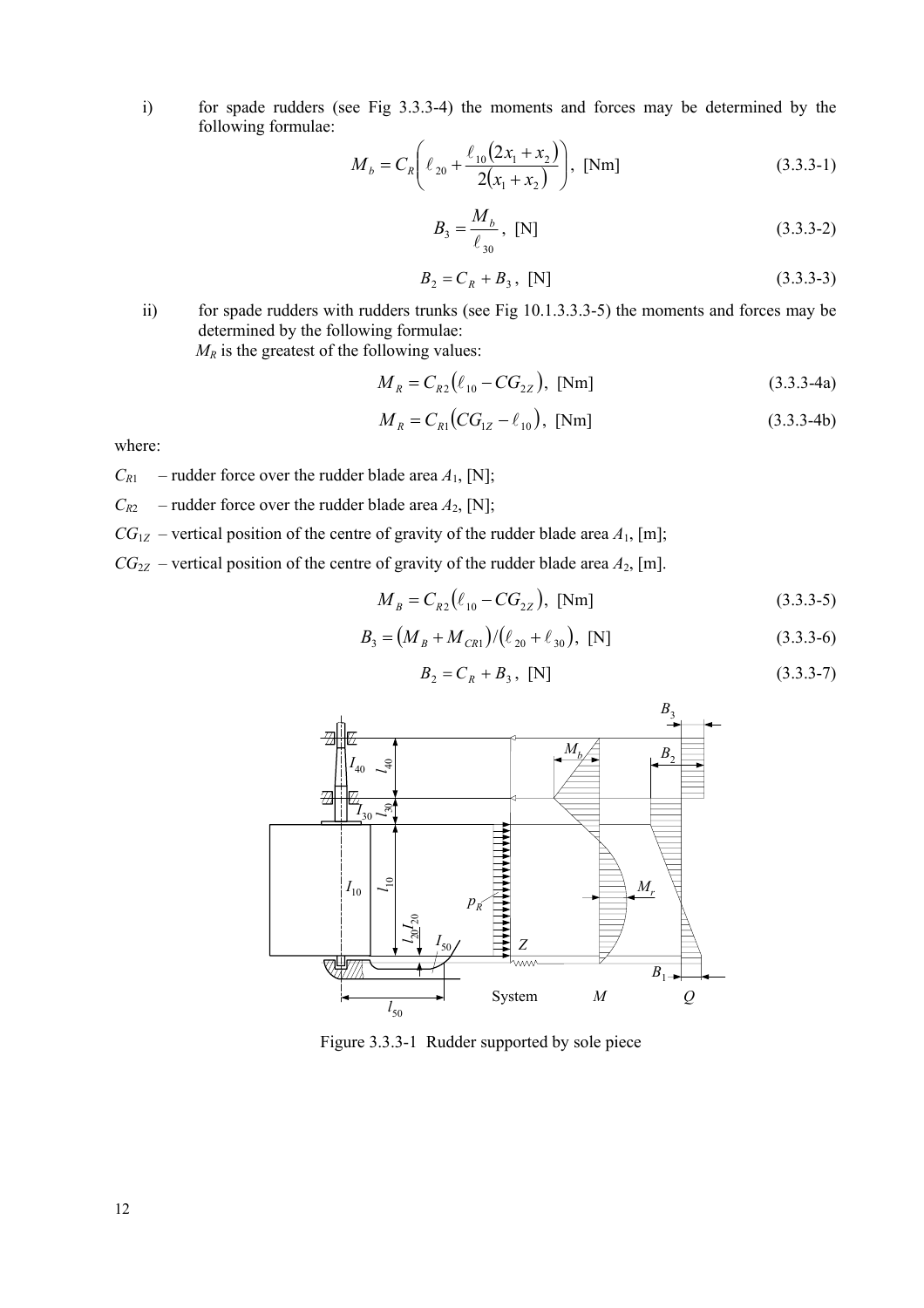

Figure 3.3.3-2 Semi-spade rudder (with 1-elastic support)



Figure 3.3.3-3 Semi-spade rudder (with 2-conjugate elastic supports)





Figure 3.3.3-5 Spade rudders with rudder trunks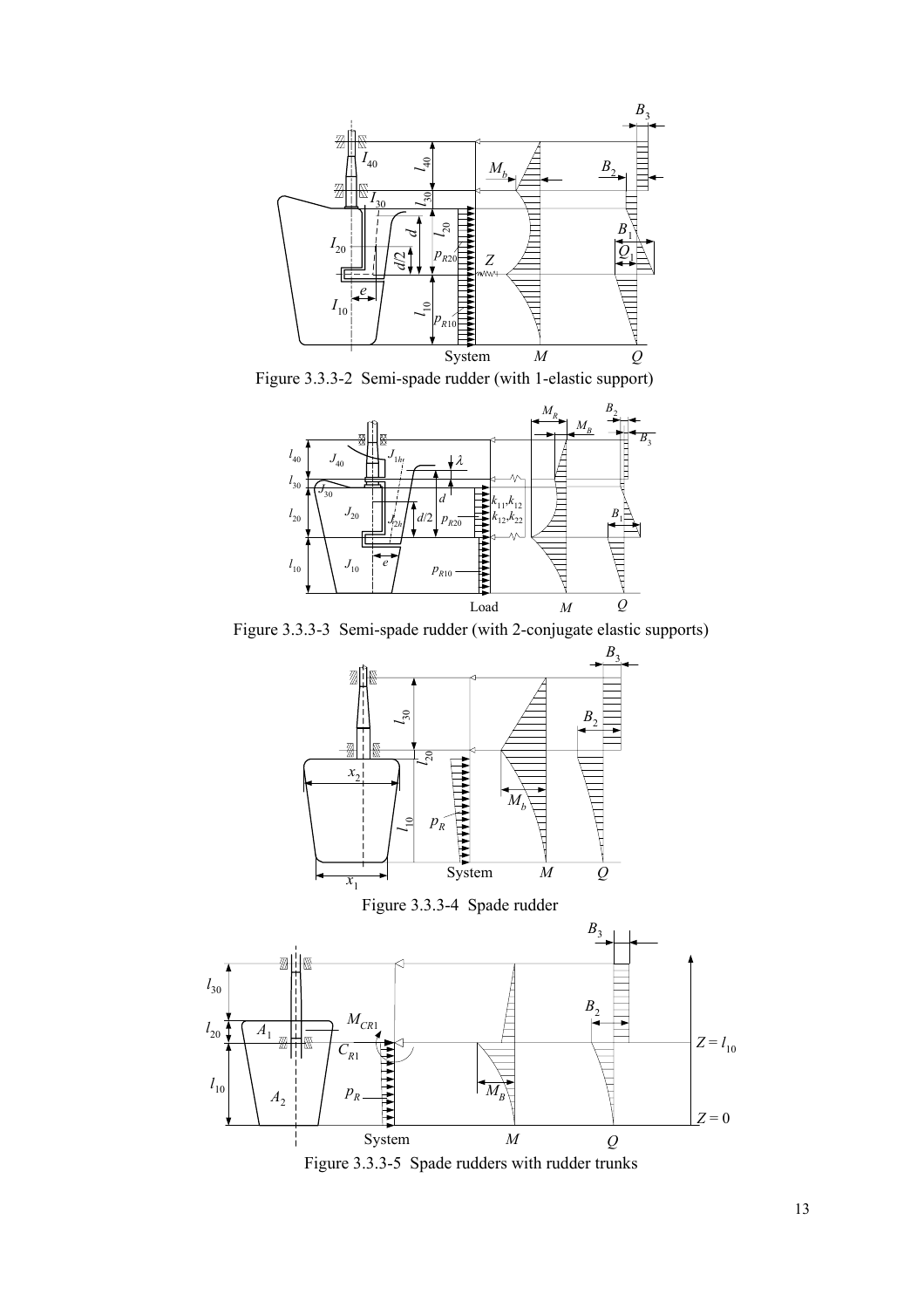## <span id="page-13-0"></span>**3.4 Rudder trunk**

**3.4.1** Where the rudder stock is arranged in a trunk in such a way that the trunk is stressed by forces due to rudder action, the scantlings of the trunk are to be as such that the equivalent stress due to bending and shear does not exceed 0.35 *ReH* of the material used.

**3.4.2** In case where the rudder stock is fitted with a rudder trunk welded in such a way the rudder trunk is loaded by the pressure induced on the rudder blade, as given in 2.1.1, the bending stress in the rudder trunk is to be in compliance with the following formula:

$$
\sigma \le 80/k, \text{ [N/mm}^2 \text{]}
$$
 (3.4.2)

(3.4.4-1)

where the material factor *k* for the rudder trunk is not to be taken less than 0.7.

For the calculation of the bending stress, the span to be considered is the distance between the midheight of the lower rudder stock bearing and the point where the trunk is clamped into the shell or the bottom of the skeg.

**3.4.3** The steel used for the rudder trunk is to be of weldable quality, with a carbon content not exceeding 0.23% on ladle analysis and a carbon equivalent CEQ not exceeding 0.41.

**3.4.4** The weld at the connection between the rudder trunk and the shell or the bottom of the skeg is to be full penetration.

The fillet shoulder radius *r*, in mm, is to be as large as practicable and to comply with the following formulae:

i)  $r = 60$ , [mm], when  $\sigma \ge 40/k$  N/mm<sup>2</sup>

 $r = 0.1D_1$ , [mm], without being less than 30 when  $\sigma < 40/k$  [N/mm<sup>2</sup>]  $(3.4.4-2)$ where  $D_1$  is defined in 3.2.1.

The radius may be obtained by grinding. If disk grinding is carried out, score marks are to be avoided in the direction of the weld.

The radius is to be checked with a template for accuracy. Four profiles at least are to be checked. A report is to be submitted to the Surveyor.

**3.4.5** Before welding is started, a detailed welding procedure specification is to be submitted to PRS covering the weld preparation, welding positions, welding parameters, welding consumables, preheating, post weld heat treatment and inspection procedures. This welding procedure is to be supported by approval tests in accordance with the applicable requirements of materials and welding sections of the rules.

The manufacturer is to maintain records of welding, subsequent heat treatment and inspections traceable to the welds. These records are to be submitted to the Surveyor.

**3.4.6** Non destructive tests are to be conducted at least 24 hours after completion of the welding. The welds are to be 100% magnetic particle tested and 100% ultrasonic tested. The welds are to be free from cracks, lack of fusion and incomplete penetration. The non destructive tests reports are to be handed over to the Surveyor.

**3.4.7** Rudder trunks in materials other than steel are to be specially considered by PRS.

**3.4.8** The thickness of the shell or of the bottom plate is to be compatible with the trunk thickness.

## **4 RUDDER COUPLINGS**

## **4.1 General**

**4.1.1** The couplings are to be designed in such a way as to enable them to transmit the full torque of the rudder stock.

**4.1.2** The distance of the bolt axis from the edges of the flange is not to be less than 1.2 times the diameter of the bolt.

In horizontal couplings, at least 2 bolts are to be arranged forward of the stock axis.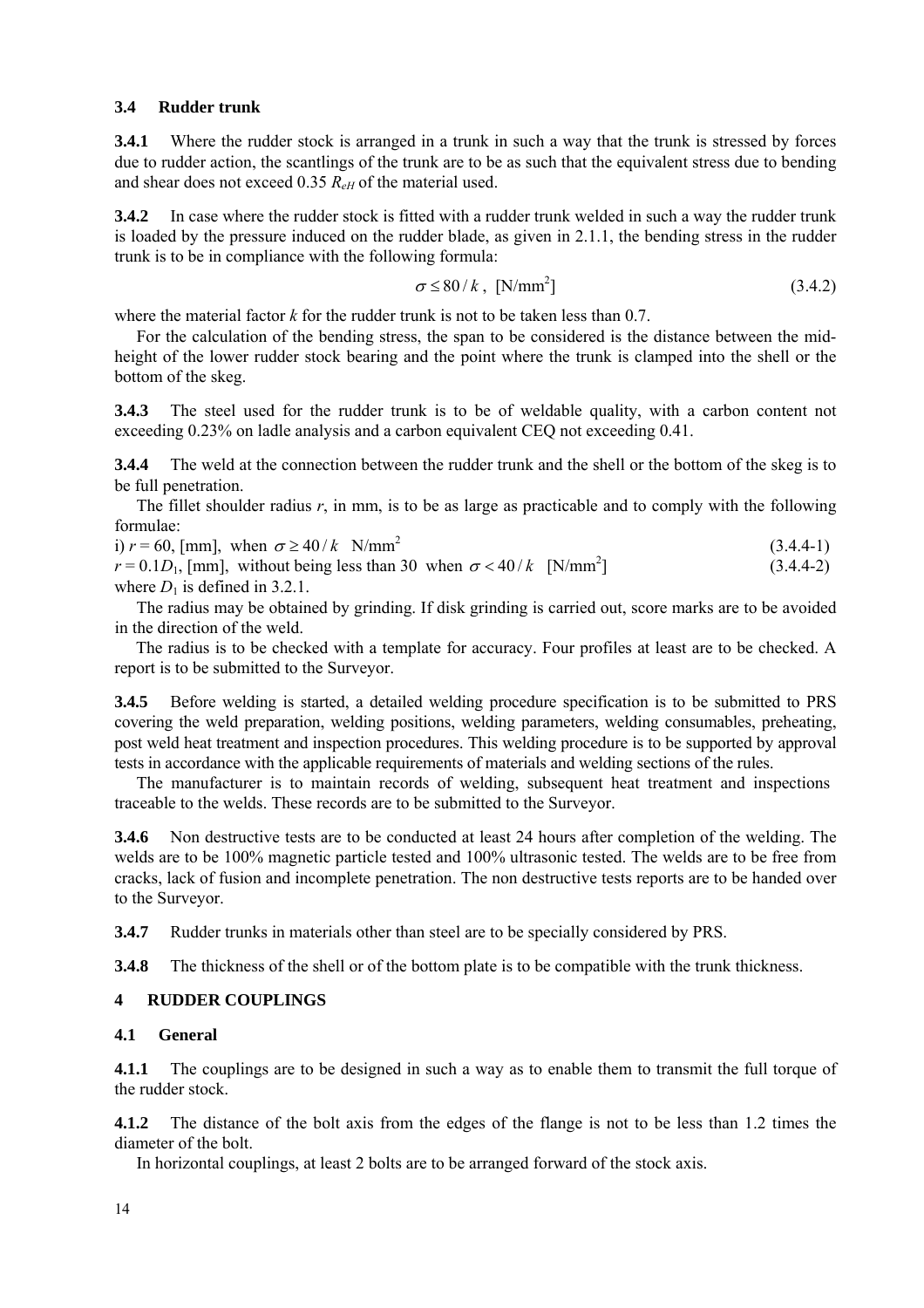<span id="page-14-0"></span>**4.1.3** The coupling bolts are to be fitted bolts. The bolts and nuts are to be effectively secured against loosening.

**4.1.4** For spade rudders, horizontal couplings according to 4.2 are permitted only where the required thickness of the coupling flanges  $t_f$  is less than 50 mm, otherwise cone coupling according to 4.4 or 4.5, as applicable, is to be applied. For spade rudders of the high lift type, only cone coupling according to 4.4 or 4.5, as applicable, is permitted.

#### **4.2 Horizontal couplings**

**4.2.1** The diameter of coupling bolts, in mm, is not to be less than:

$$
d_b = 0.62 \sqrt{\frac{D^3 k_b}{k_r n e}}, \text{ [mm]}
$$
 (4.2.1)

where:

*D* - rudder stock diameter according to Chapter 6, [mm];

- *n -* total number of bolts, which is not to be less than 6;
- *e*  mean distance of the bolt axes from the centre of bolt system, [mm];
- *kr -* material factor for the rudder stock as defined in 1.4.2;
- $k_b$  material factor for the bolts, obtained according to 1.4.2.

**4.2.2** The thickness of the coupling flanges is not to be less than determined by the following formulae:

$$
t_f = 0.62 \sqrt{\frac{D^3 k_f}{k_r n e}}, \text{ [mm]}, \text{ without being less than } 0.9 d_b \tag{4.2.2}
$$

where:

 $k_f$  – material factor for the coupling flanges, obtained according to 1.4.2.

The thickness of the coupling flanges clear of the bolt holes is not to be less than  $0.65 t_f$ .

The width of material outside the bolt holes is not to be less than  $0.67d_b$ .

**4.2.3** The coupling flanges are to be equipped with a fitted key according to DIN 6885 or equivalent standard for relieving the bolts.

The fitted key may be dispensed with if the diameter of the bolts is increased by 10%.

**4.2.4** Horizontal coupling flanges are to be either forged together with the rudder stock or welded to the rudder stock, according to 10.1.3.

**4.2.5** For the connection of the coupling flanges with the rudder body, see also 10.1.10.

## **4.3 Vertical couplings**

**4.3.1** The diameter of the coupling bolts is not to be less than:

$$
d_b = \frac{0.81D}{\sqrt{n}} \sqrt{\frac{k_b}{k_r}}, \text{ [mm]}
$$
 (4.3.1)

where:

 $D, k_b, k_r, n$  are defined in 4.2.1, where *n* is not to be less than 8.

**4.3.2** The first moment of area of the bolts about the centre of the coupling is not to be less than:

$$
S = 0.00043D^3, \text{ [cm}^3\text{]}
$$
 (4.3.2)

**4.3.3** The thickness of the coupling flanges, in mm, is not to be less than  $t_f = d_b$ . The width of material outside the bolt holes is not to be less than  $0.67 d_b$ .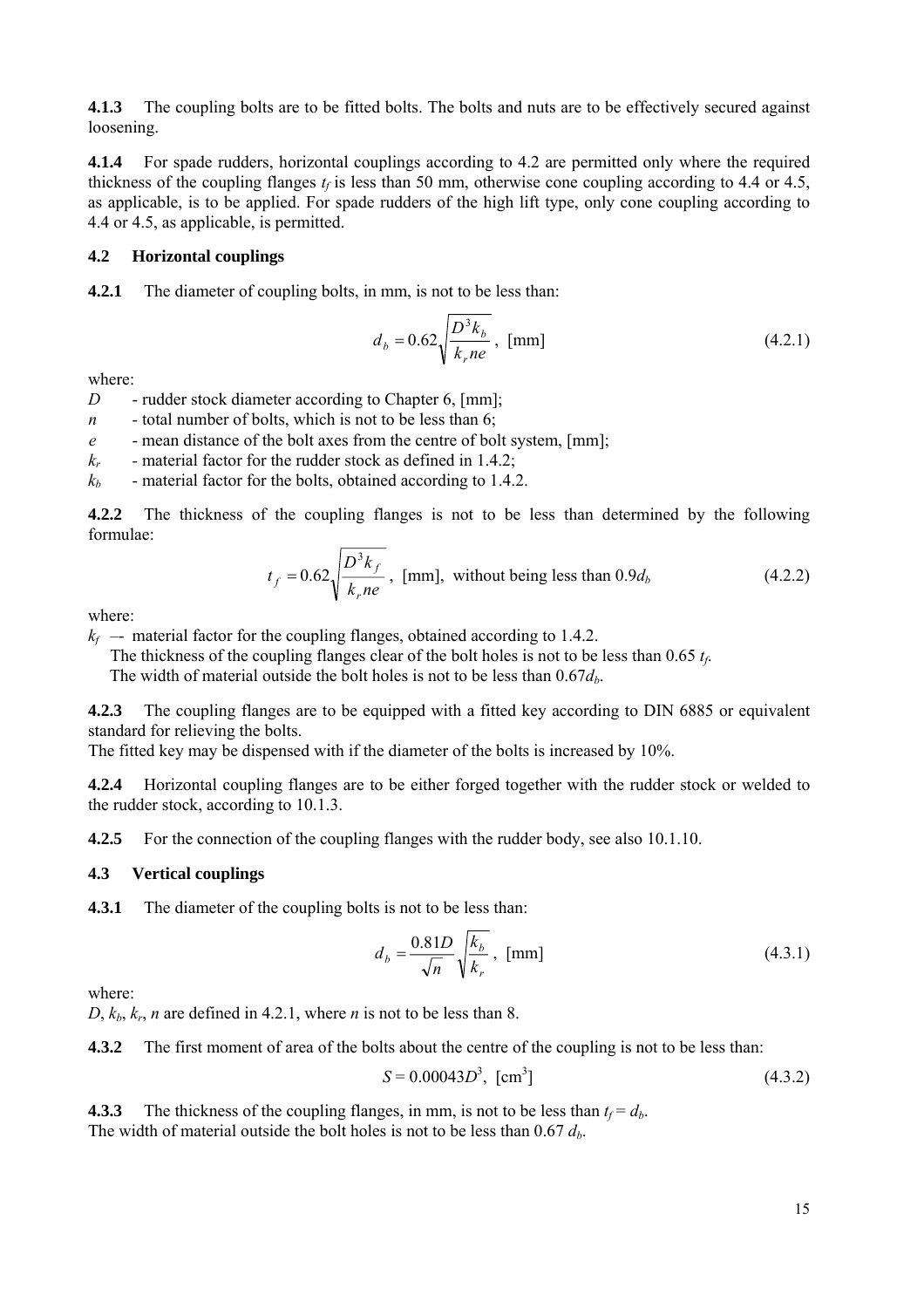## <span id="page-15-0"></span>**4.4 Cone couplings with key**

**4.4.1** Cone couplings should have a taper *c* on diameter of 1:8 to 1:12, where (see Fig 4.4.1):

$$
c = \left(d_0 - d_u\right) / \ell \tag{4.4.1}
$$

The cone shapes are to fit very exact. The nut is to be carefully secured, e.g. by a securing plate as shown in Fig 4.4.1.



Figure 4.4.1 Cone coupling with key

**4.4.2** The coupling length  $\ell$  is to be, in general, not less than 1.5 $d_0$ .

**4.4.3** For couplings between stock and rudder a key is to be provided, the shear area of which is not to be less than:

$$
a_s = \frac{17.55Q_F}{d_k R_{eH1}}, \text{ [cm}^2\text{]}
$$
 (4.4.3)

where:

 $Q_F$  – design yield moment of rudder stock according to Chapter 6, [Nm];

 $d_k$  – diameter of the conical part of the rudder stock at the key, [mm];

 $R_{eH1}$  – minimum yield stress of the key material, [N/mm<sup>2</sup>].

**4.4.4** The effective surface area of the key (without rounded edges) between key and rudder stock or cone coupling is not to be less than:

$$
a_k = \frac{5Q_F}{d_k R_{eH2}}, \text{ [cm}^2\text{]}
$$
 (4.4.4)

where:

 $R<sub>eff2</sub>$  – minimum yield stress of the key, stock or coupling material, whichever is less, [N/mm<sup>2</sup>].

**4.4.5** The dimensions of the slugging nut are to be as follows (see Fig 4.4.1):

i) height:  $h_n = 0.6d_e$ , (4.4.5-1)

ii) outer diameter, the greater value of :

a) 
$$
d_n = 1.2 d_u
$$
 (4.4.5-2a)

b) 
$$
d_n = 1.5 d_g,
$$
 (4.4.5-2b)

iii) external thread diameter:  $d_g = 0.65 d_0$ . (4.4.5-3)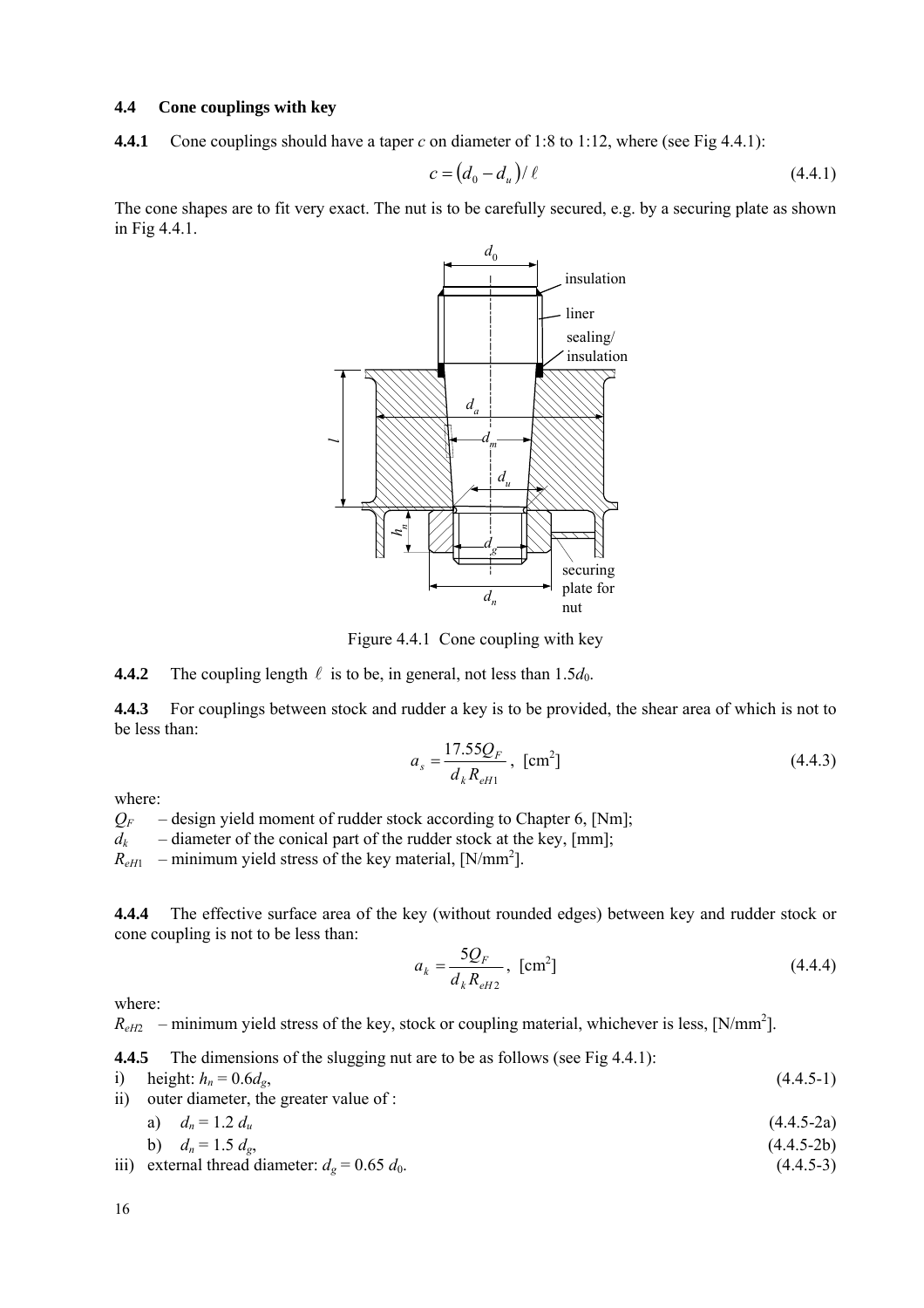<span id="page-16-0"></span>**4.4.6** It is to be proved that 50% of the design yield moment will be solely transmitted by friction in the cone couplings. This can be done by calculating the required push-up pressure and push-up length according to 4.5.3 for a torsional moment  $Q'_F = 0.5Q_F$ .

#### **4.5 Cone couplings with special arrangements for mounting and dismounting the couplings**

**4.5.1** Where the stock diameter exceeds 200 mm, the press fit is recommended to be effected by a hydraulic pressure connection. In such cases the cone is to be more slender,  $c \approx 1:12$  to  $\approx 1:20$ .

**4.5.2** In case of hydraulic pressure connections the nut is to be effectively secured against the rudder stock or the pintle. A securing plate for securing the nut against the rudder body is not to be provided (see Fig 4.5.2).



Figure 4.5.2 Cone coupling without key

**Note:** A securing flat bar will be regarded as an effective securing device of the nut, if its shear area is not less than:

$$
A_s = \frac{P_s \cdot \sqrt{3}}{R_{eH}}, \text{ [mm}^2 \text{]}
$$
 (4.5.2)

where:

*Ps* – shear force, as follows:

$$
P_s = \frac{P_e}{2} \mu_1 \left( \frac{d_1}{d_g} - 0.6 \right), \text{ [N]} \tag{4.5.3}
$$

- $P_e$  push-up force according to 4.5.5, [N];
- $\mu_1$  frictional coefficient between nut and rudder body, normally  $\mu_1 = 0.3$ ;
- $d_1$  mean diameter of the frictional area between nut and rudder body, [mm];
- $d_e$  thread diameter of the nut, [mm];
- $\overline{R}_{eH}$  minimum yield stress of the securing flat bar material, [N/mm<sup>2</sup>].

#### **4.5.3 Push-up pressure and push-up length**

For the safe transmission of the torsional moment by the coupling between rudder stock and rudder body the push-up length and the push-up pressure are to be determined according to 4.5.4 and 4.5.5.

#### **4.5.4 Push-up pressure**

The push-up pressure is not to be less than the greater of the two following values:

$$
p_{reg1} = \frac{2Q_F}{d_m^2 \ell \pi \mu_0} 10^3, \text{ [N/mm²]}
$$
 (4.5.4-1a)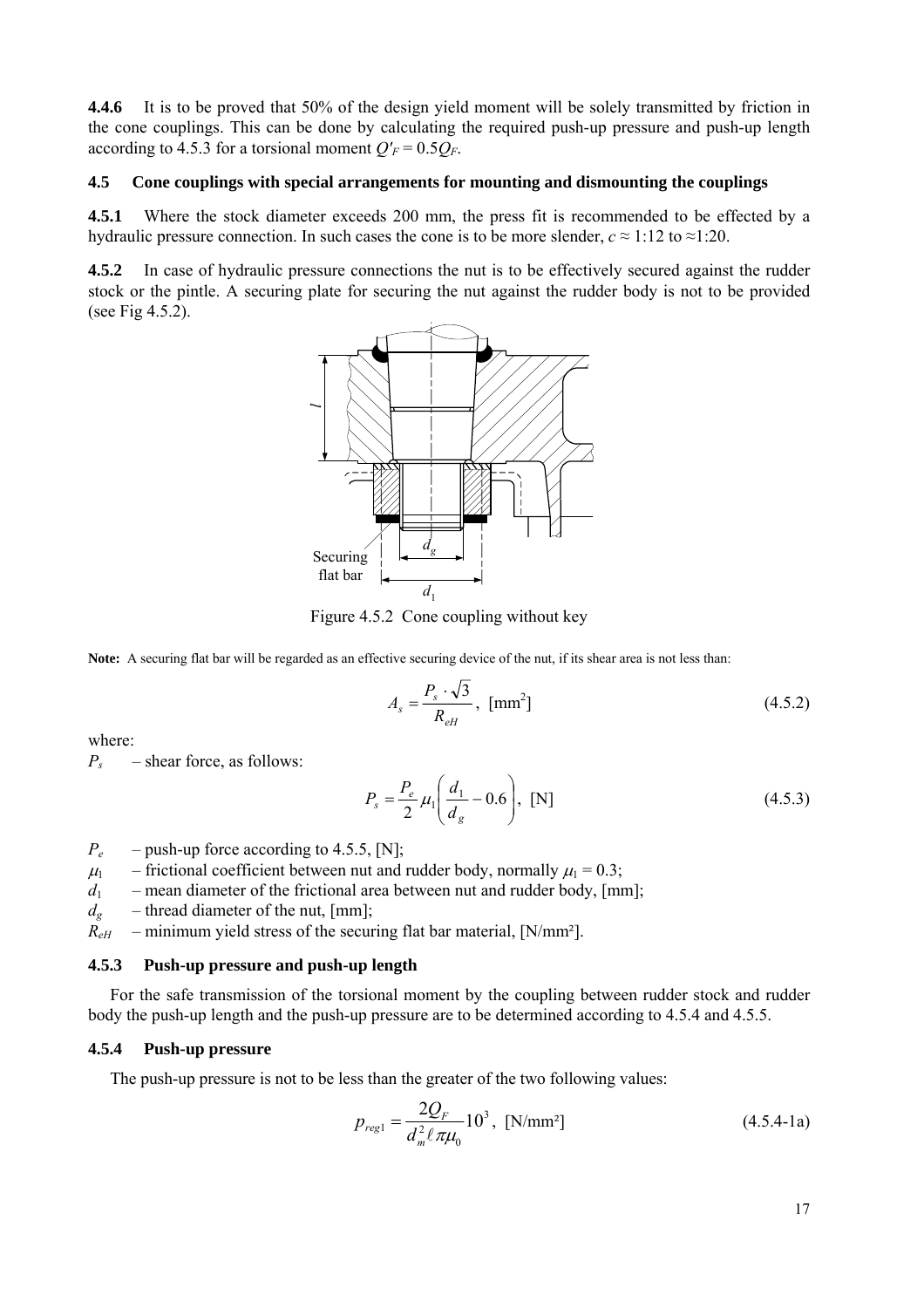$$
p_{reg2} = \frac{6M_b}{\ell^2 d_m} 10^3, \text{ [N/mm²]}
$$
 (4.5.4-1b)

where:

- $Q_F$  design yield moment of rudder stock according to Chapter 6, [Nm];
- $d_m$  mean cone diameter, [mm];
- $\ell$  cone length, [mm];
- $\mu_0$  frictional coefficient, equal to about 0.15;
- $M_b$  bending moment in the cone coupling (e.g. in case of spade rudders), [Nm].

It has to be proved that the push-up pressure does not exceed the permissible surface pressure in the cone. The permissible surface pressure is to be determined by the following formula:

$$
p_{\text{perm}} = \frac{0.8R_{\text{eH}}\left(1 - \alpha^2\right)}{\sqrt{3 + \alpha^4}}, \text{ [N/mm$^2$]} \tag{4.5.4-2}
$$

where:

 $R_{\text{eff}}$  – minimum yield stress of the material of the gudgeon, [N/mm<sup>2</sup>];

$$
\alpha = \frac{d_m}{d_a} \tag{4.5.4-3}
$$

 $d_m$  – diameter, as defined in Fig 4.5.2, [mm];

*da* – outer diameter of the gudgeon (see Fig 4.5.2), to be not less than 1.5*dm*, [mm].

#### **4.5.5 Push-up length**

The push-up length is not to be less than:

$$
\Delta \ell_1 = \frac{p_{reg} d_m}{E \left( \frac{1 - \alpha^2}{2} \right) c} + \frac{0.8 R_{im}}{c}, \text{ [mm]}
$$
 (4.5.5-1)

- $R_{tm}$  mean roughness, taken equal to about 0.01, [mm];
- $c$  taper on diameter according to 4.5.1;
- $\alpha$  as defined in 2.1.2.

The push-up length is, however, not to be taken greater than:

$$
\Delta \ell_2 = \frac{1.6R_{eH}d_m}{Ec\sqrt{3+\alpha^4}} + \frac{0.8R_{tm}}{c}, \text{ [mm]}
$$
 (4.5.5-2)

**Note:** In case of hydraulic pressure connections the required push-up force  $P_e$  for the cone may be determined by the following formula:

$$
P_e = p_{reg} d_m \pi \cdot \ell \left(\frac{c}{2} + 0.02\right), \text{ [N]} \tag{4.5.5-3}
$$

The value 0.02 is a reference for the friction coefficient using oil pressure. It varies and depends on the mechanical treatment and roughness of the details to be fixed.

Where due to the fitting procedure a partial push-up effect caused by the rudder weight is given, this may be taken into account when fixing the required push-up length, subject to approval by PRS.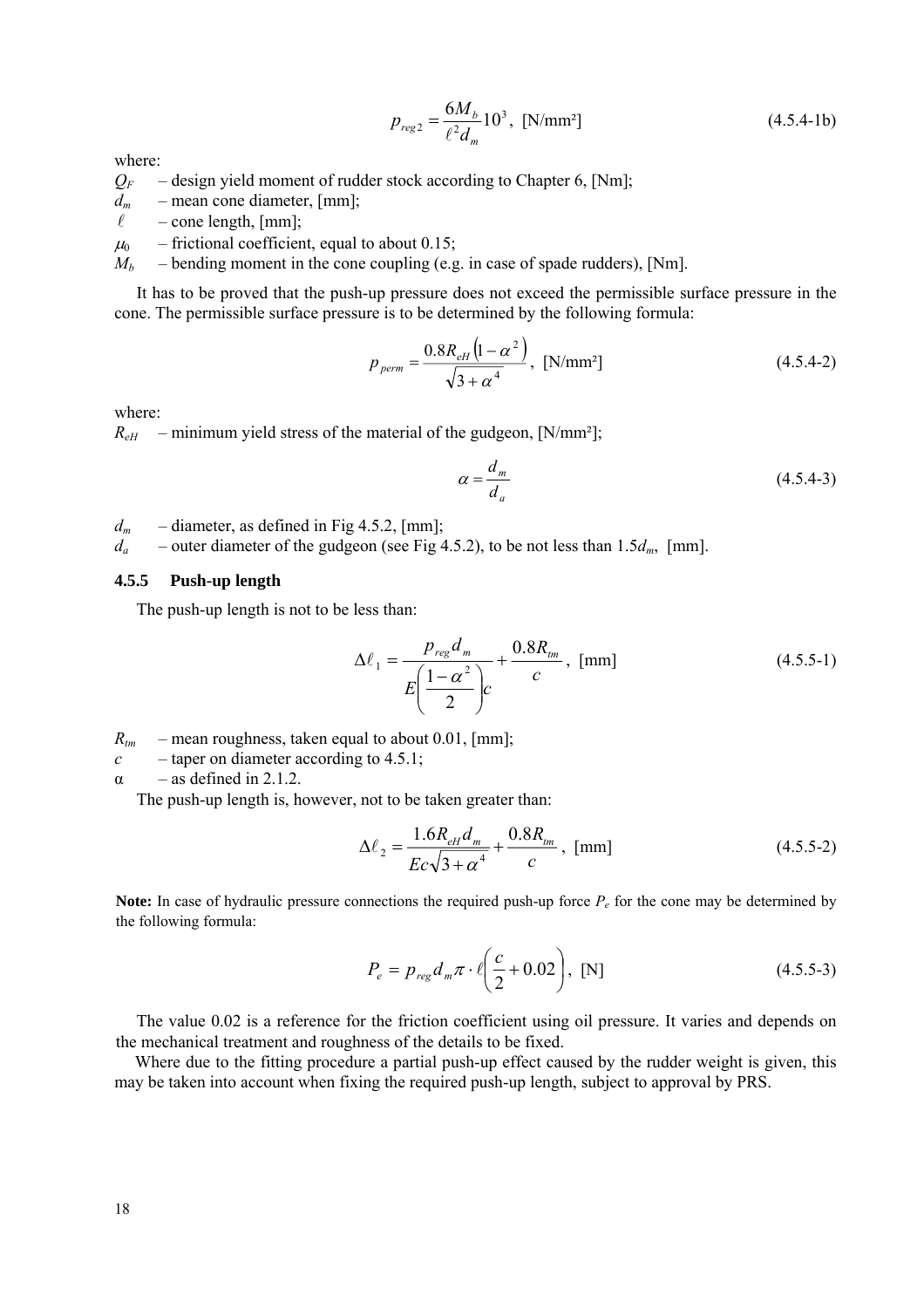#### <span id="page-18-0"></span>**4.5.6 Push-up pressure for pintle bearings**

The required push-up pressure for pintle bearings is to be determined by the following formula:

$$
p_{reg} = 0.4 \frac{B_1 d_0}{d_m^2 \ell}, \text{ [N/mm}^2 \text{]}
$$
 (4.5.6)

where:

 $B_1$  – supporting force in the pintle bearing (see Fig 3.3.3-3), [N];

 $d_m$ ,  $\ell$  – as defined in 4.5.3;

 $d_0$  – pintle diameter according to Fig 4.4.1, [mm].

#### **5 RUDDER BODY, RUDDER BEARINGS**

#### **5.1 Strength of rudder body**

**5.1.1** The rudder body is to be stiffened by horizontal and vertical webs in such a manner that the rudder body will be effective as a beam. The rudder should be additionally stiffened at the aft edge.

**5.1.2** The strength of the rudder body is to be proved by direct calculation according to 3.3.

**5.1.3** For rudder bodies without cut-outs the permissible stress are limited to:

- i) bending stress due to  $M_R$  defined in 3.3.3:  $\sigma_b$  = 110 N/mm<sup>2</sup>
- ii) shear stress, in N/mm<sup>2</sup>, due to  $Q_1$  defined in 3.3.3:  $\tau$  = 50 N/mm<sup>2</sup>
- iii) equivalent stress due to bending and shear:

$$
\sigma_v = \sqrt{\sigma_b^2 + 3\tau^2} = 120
$$

In case of openings in the rudder plating for access to cone coupling or pintle nut the permissible stresses according to 5.1.4 apply. Smaller permissible stress values may be required if the corner radii are less than  $0.15h_0$ , where  $h_0$  is the height of opening.

**5.1.4** In rudder bodies with cut-outs (semi-spade rudders) the following stress values are not to be exceeded:

- i) bending stress due to  $M_R$ :  $\sigma_b$  = 90 N/mm<sup>2</sup>
- ii) shear stress, N/mm<sup>2</sup>, due to  $Q_1$ :  $\tau$  = 50 N/mm<sup>2</sup>
- iii) torsional stress due to  $M_t$ :  $\tau_t$  = 50 N/mm<sup>2</sup>
- iv) equivalent stress due to bending and shear and equivalent stress due to bending and torsion:

$$
\sigma_{v1} = \sqrt{\sigma_b^2 + 3\tau^2} = 120 / \text{mm}^2
$$

$$
\sigma_{v2} = \sqrt{\sigma_b^2 + 3\tau_t^2} = 100 / \text{mm}^2
$$

where:

$$
M_R = C_{R2} f_1 + B_1 \frac{f_2}{2}, \text{ [Nm]}
$$
 (5.1.4-1)

$$
Q_1 = C_{R2}, [N] \tag{5.1.4-2}
$$

 $f_1, f_2$  – as defined in Fig 5.1.4;  $\tau_t$  – torsional stress, in, taken equal to: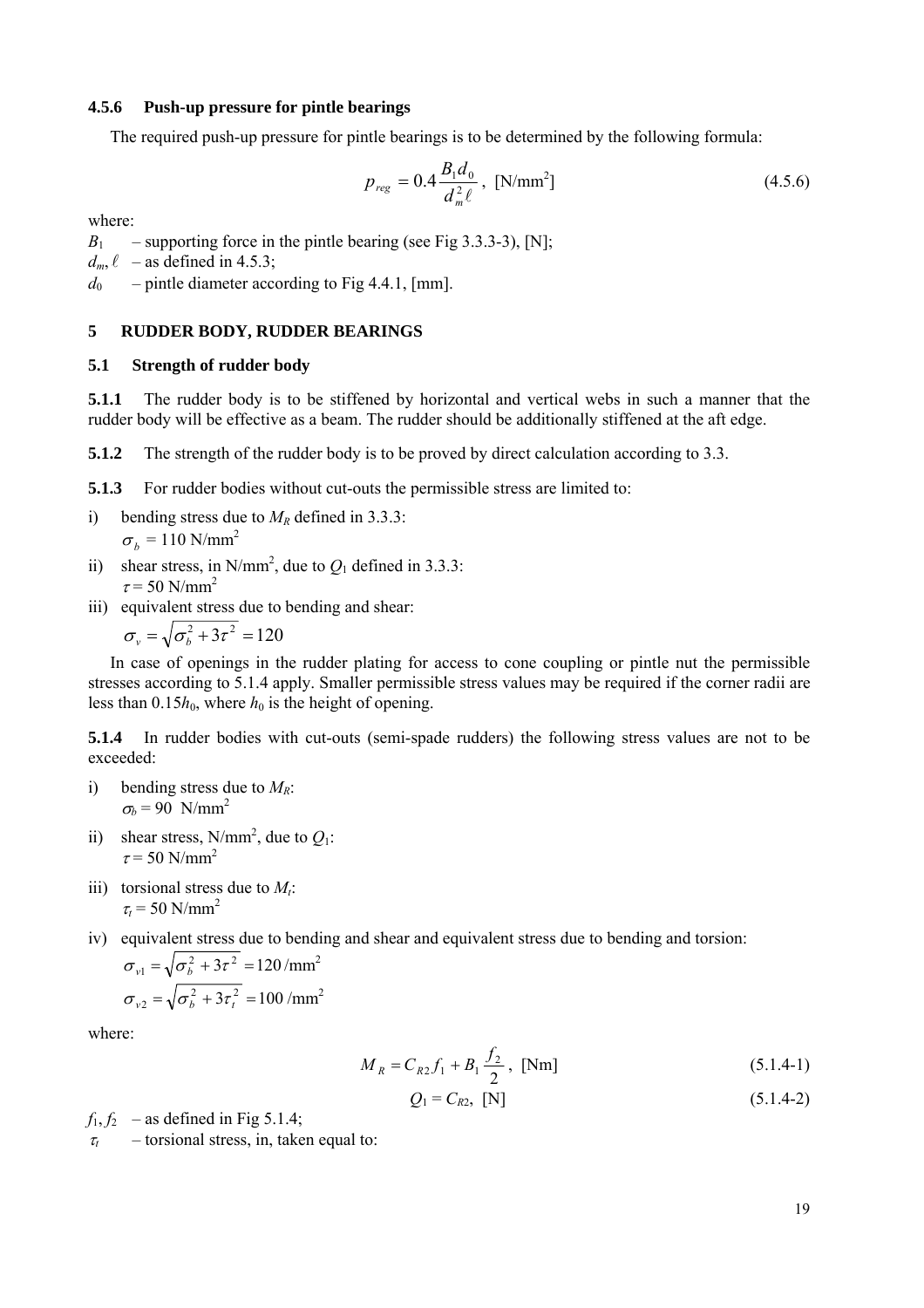$$
\tau_t = \frac{M_t}{2\ell h t}, \text{ [N/mm}^2 \text{]}
$$
\n(5.1.4-3)

$$
M_t = C_{R2}e, \text{ [Nm]} \tag{5.1.4-4}
$$

- <span id="page-19-0"></span> $C_{R2}$  – partial rudder force of the partial rudder *area A<sub>2</sub>* below the cross section under consideration, [N];
- $e$  lever for torsional moment, [m], (horizontal distance between the centre of pressure of area  $A_2$ and the centre line a-a of the effective cross sectional area under consideration, see Fig 5.1.4. The centre of pressure is to be assumed at  $0.33c_2$  aft of the forward edge of area  $A_2$ , where  $c_2$  is the mean breadth of area  $A_2$ );
- *h*,  $\ell$ ,  $t$  dimensions, as defined in Fig 5.1.4, [cm].

The distance  $\ell$  between the vertical webs should not exceed 1.2*h*.

The radii in the rudder plating are not to be less than 4 to 5 times the plate thickness, but in no case less than 50 mm.

Note: It is recommended to keep the natural frequency of the fully immersed rudder and of local structural components at least 10 % above the exciting frequency of the propeller (number of revolutions  $\times$  number of blades) or if relevant above higher order



Figure 5.1.4 Geometry of rudder

#### **5.2 Rudder plating**

**5.2.1** The thickness of the rudder plating is to be determined according to the following formula:

$$
t_p = 1.74a\beta\sqrt{p_k k} + 2.5, \text{ [mm]}
$$
 (5.2.1-1)

where:

$$
p_R = 10T + \frac{C_R}{10^3 A}, \text{ [kN/m}^2\text{]}
$$
 (5.2.1-2)

$$
\beta = \sqrt{1.1 - 0.5 \left(\frac{a}{b}\right)^2}
$$
 (5.2.1-3)

**Note:**  $\beta_{\text{max}} = 1.00$ , if  $\frac{b}{a} \ge 2.5$  $b \ge 2.5$ ;

 $a$  – smaller unsupported width of a plate panel, [m];

 $b$  – greatest unsupported width of a plate panel, [m].

However, the thickness is to be not less than the thickness of the shell plating at aft part according to Common Structural Rules, Pt 1, Ch 6, Sec 3.

Regarding dimensions and welding, 10.1.1 is to be complied with.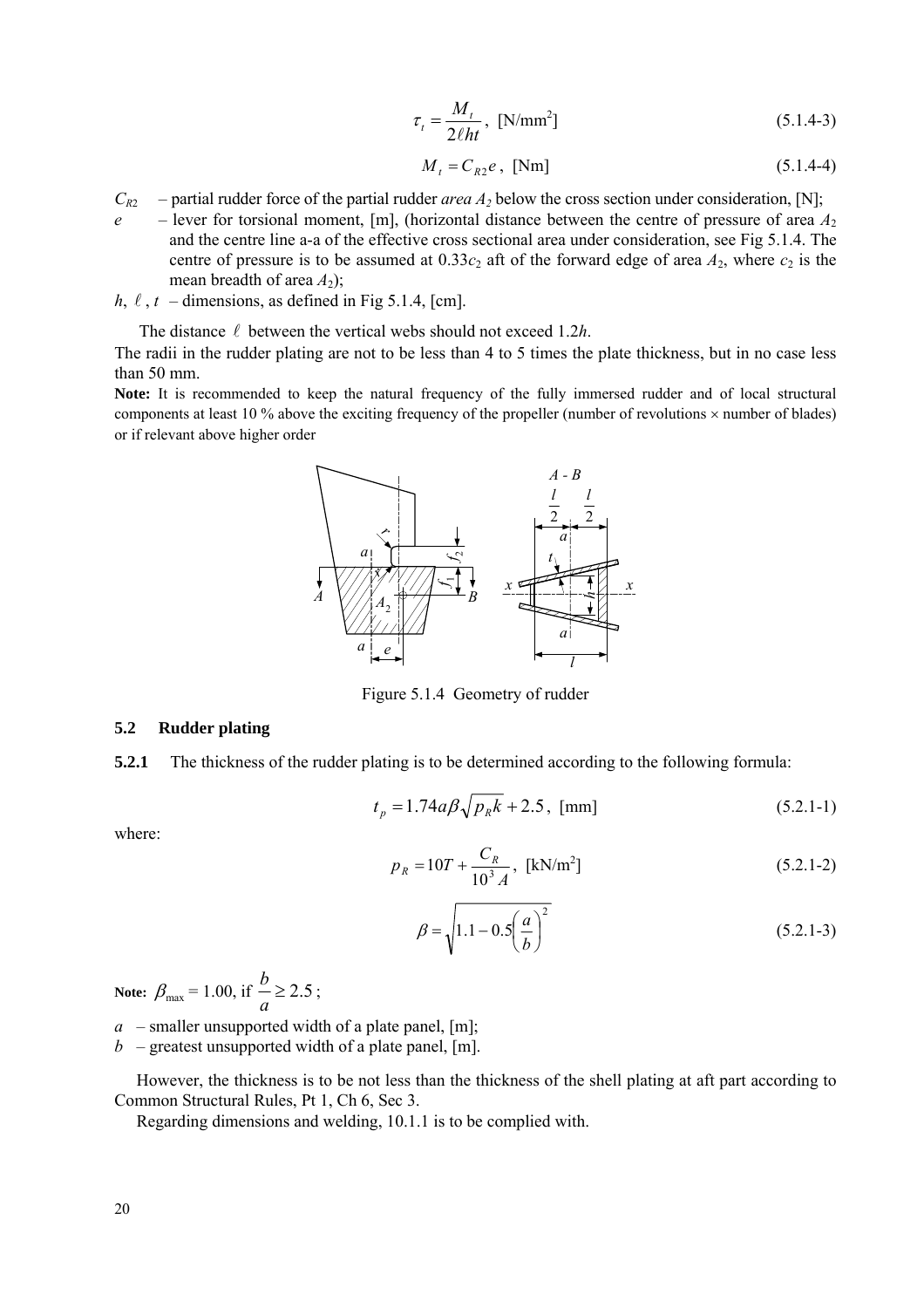<span id="page-20-0"></span>**5.2.2** For connecting the side plating of the rudder to the webs tenon welding is not to be used. Where application of fillet welding is not practicable, the side plating is to be connected by means of slot welding to flat bars which are welded to the webs.

**5.2.3** The thickness of the webs, in mm, is not to be less than 70 % of the thickness of the rudder plating according to 5.2.1, but not less than:

$$
t_{\min} = 8\sqrt{k} \text{ , } \text{[mm]}
$$
 (5.2.3)

Webs exposed to seawater are to be dimensioned according to 5.2.1.

#### **5.3 Connections of rudder blade structure with solid parts in forged or cast steel**

## **5.3.1 General**

Solid parts in forged or cast steel which ensure the housing of the rudder stock or of the pintle are in general to be connected to the rudder structure by means of two horizontal web plates and two vertical web plates.

#### **5.3.2 Minimum section modulus of the connection with the rudder stock housing**

The section modulus of the cross-section of the structure of the rudder blade which is connected with the solid part where the rudder stock is housed, which is made by vertical web plates and rudder plating, is to be not less than that obtained from the following formula:

$$
w_s = c_s d_1^3 \left(\frac{H_E - H_X}{H_E}\right)^2 \frac{k}{k_1} 10^{-4}, \text{ [cm}^3\text{]}
$$
 (5.3.2)

where:

- *cs* coefficient, to be taken equal to:
	- $c_S = 1.0$  if there is no opening in the rudder plating or if such openings are closed by a full penetration welded plate,
	- $c_S$  = 1.5 if there is an opening in the considered cross-section of the rudder;
- $D_1$  rudder stock diameter defined in 3.2.1, [mm];
- *H<sub>E</sub>* vertical distance between the lower edge of the rudder blade and the upper edge of the solid part, [m];

 $H_X$  - vertical distance between the considered cross-section and the upper edge of the solid part, [m];

 $k, k_1$  - material factors, defined for the rudder blade plating and the rudder stock, respectively.

## **5.3.3 Calculation of the actual section modulus of the connection with the rudder stock housing**

The actual section modulus of the cross-section of the structure of the rudder blade which is connected with the solid part where the rudder stock is housed is to be calculated with respect to the symmetrical axis of the rudder.

The breadth of the rudder plating to be considered for the calculation of this actual section modulus is to be not greater than that obtained from the following formula:

$$
b = s_v + 2\frac{H_X}{m}, \text{ [m]}
$$
 (5.3.3)

where:

- $s_v$  spacing between the two vertical webs (see Fig 5.3.3), [m];
- $H_X$  distance defined in 5.3.2;
- *m* coefficient to be taken, in general, equal to 3.

Where openings for access to the rudder stock nut are not closed by a full penetration welded plate, they are to be deducted (see Fig 5.3.3).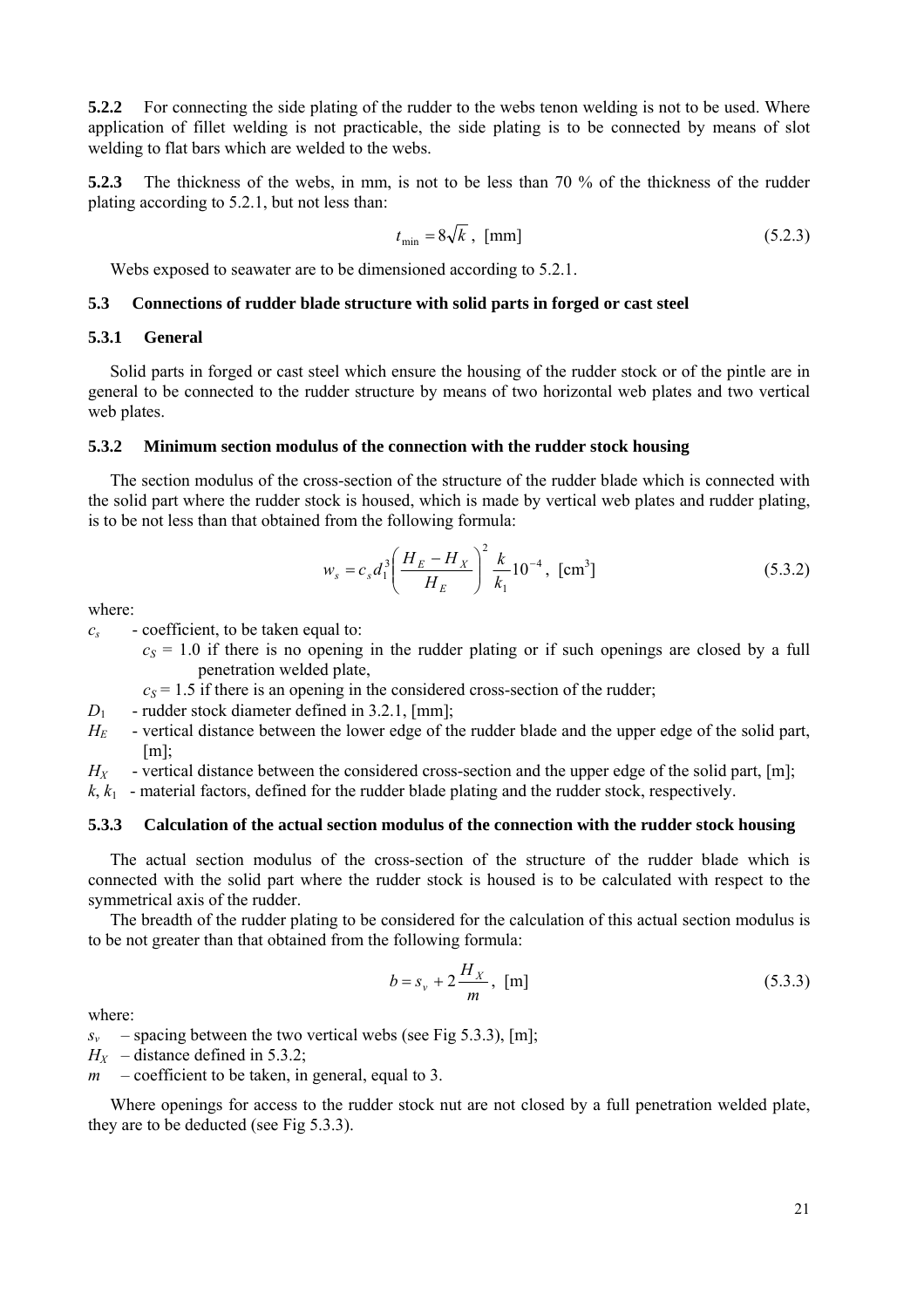



#### **5.3.4 Thickness of horizontal web plates**

In the vicinity of the solid parts, the thickness of the horizontal web plates, as well as that of the rudder blade plating between these webs, is to be not less than the greater of the values obtained from the following formulae:

$$
t_H = 1.2t_p , [mm]
$$
 (5.3.4-1a)

$$
t_H = 0.045 \frac{d_s^2}{s_H}, \text{ [mm]}
$$
 (5.3.4-1b)

where:

 $t_p$  – defined in 5.2.1;  $d_S$  – diameter, to be taken equal to:

$$
d_S = D_1, \text{[mm]}
$$
\n
$$
(5.3.4-2)
$$

for the solid part connected to the rudder stock,

$$
d_S = d_a, \text{[mm]}
$$
 (5.3.4-3)

for the solid part connected to the pintle;

 $D_1$  – rudder stock diameter defined in 3.2.1, [mm];

*da* – pintle diameter defined in 5.5.1, [mm] ;

 $s_H$  – spacing between the two horizontal web plates, [mm].

Different thickness may be accepted when justified on the basis of direct calculations submitted to PRS for approval.

## **5.3.5 Thickness of side plating and vertical web plates welded to the solid part**

The thickness of the vertical web plates welded to the solid part where the rudder stock is housed as well as the thickness of the rudder side plating under this solid part is to be not less than the values obtained, in mm, from Tab 5.3.5.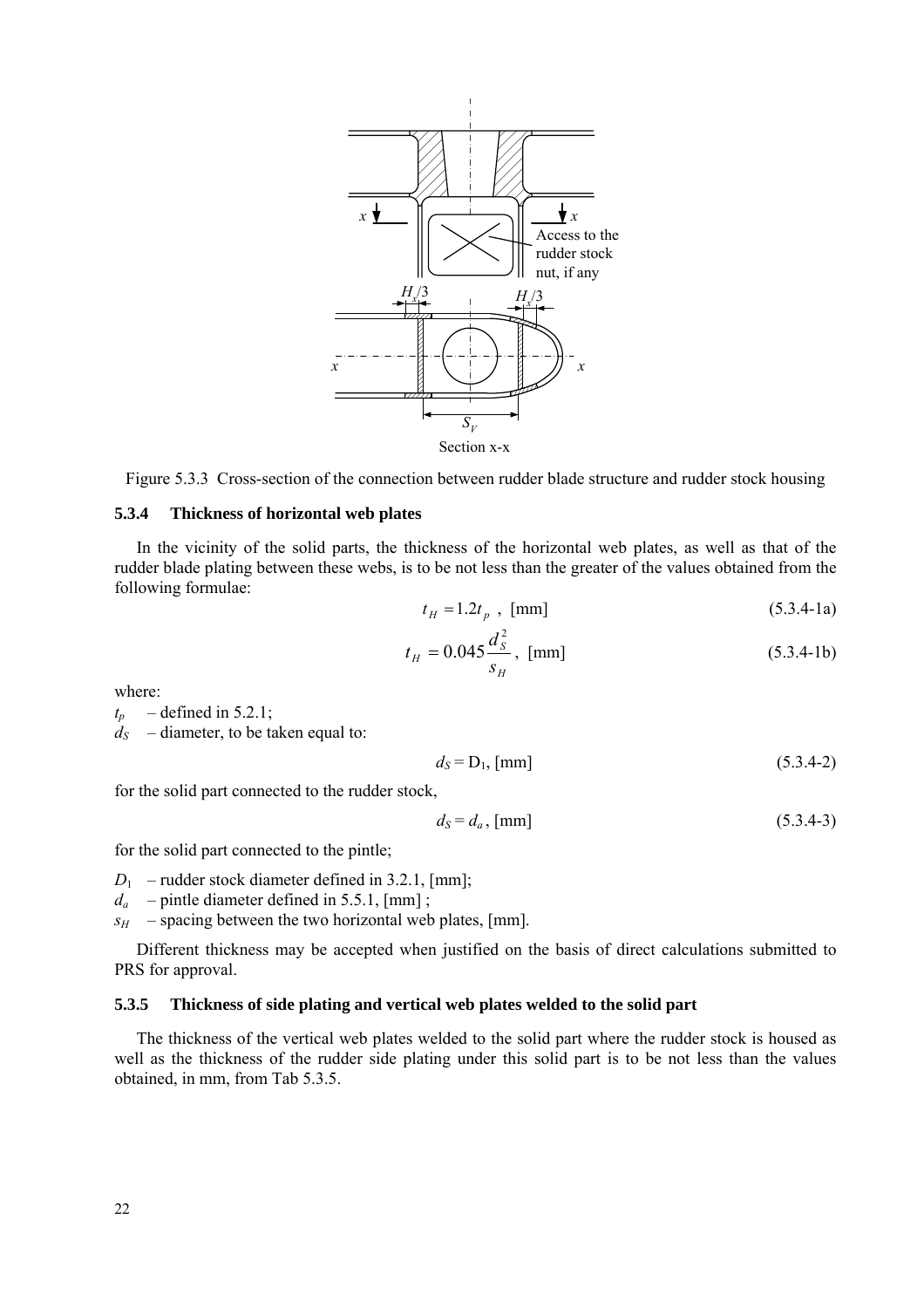<span id="page-22-0"></span>

| <b>Type of rudder</b>                                              | Thickness of vertical web<br>plates, [mm] |                        | <b>Thickness of rudder</b><br>plating, [mm] |                      |
|--------------------------------------------------------------------|-------------------------------------------|------------------------|---------------------------------------------|----------------------|
|                                                                    | Rudder blade<br>without opening           | At opening<br>boundary | Rudder blade<br>without opening             | Area with<br>opening |
| Rudder supported by<br>sole piece (Fig $3.3.3-1$ )                 | $1.2t_{\rm p}$                            | $1.6t_p$               | $1.2t_p$                                    | $1.4t_p$             |
| Semi-spade and spade<br>rudders (Fig 3.3.3-2 to<br>Fig $3.3.3-5$ ) | $1.4t_p$                                  | $2.0t_p$               | $1.3t_p$                                    | $1.6t_p$             |
| $t_P$ - defined in 5.2.1.                                          |                                           |                        |                                             |                      |

## **Table 5.3.5 Thickness of side plating and vertical web plates**

## **5.3.6 Solid part protrusions**

The solid parts are to be provided with protrusions. Vertical and horizontal web plates of the rudder are to be butt welded to these protrusions.

These protrusions are not required when the web plate thickness is less than:

- i) 10 mm for web plates welded to the solid part on which the lower pintle of a semi-spade rudder is housed and for vertical web plates welded to the solid part of the rudder stock coupling of spade rudders,
- ii) 20 mm for the other web plates.

**5.3.7** If the torque is transmitted by a prolonged shaft extended into the rudder, the latter must have the diameter  $D_t$  or  $D_1$ , whichever is greater, at the upper 10 % of the intersection length. Downwards it may be tapered to  $0.6D<sub>t</sub>$ , in spade rudders to 0.4 times the strengthened diameter, if sufficient support is provided for.

## **5.4 Rudder bearings**

**5.4.1** In way of bearings liners and bushes are to be fitted.

- Their minimum thickness is equal to:
- i)  $t_{min} = 8$  mm for metallic materials and synthetic material,
- ii)  $t_{min} = 22$  mm for lignum material.

Where in case of small ships bushes are not fitted, the rudder stock is to be suitably increased in diameter in way of bearings enabling the stock to be re-machined later.

**5.4.2** An adequate lubrication is to be provided.

**5.4.3** The bearing forces result from the direct calculation mentioned in 3.3. As a first approximation the bearing force may be determined without taking account of the elastic supports. This can be done as follows:

i) normal rudder with two supports:

The rudder force  $C_R$  is to be distributed to the supports according to their vertical distances from the centre of gravity of the rudder area.

ii) semi-spade rudders:

support force in the rudder horn:

$$
B_1 = C_R \frac{b}{c}, \text{ [N]} \tag{5.4.3-1}
$$

support force in the neck bearing:

$$
B_2 = C_R - B_1, [N] \tag{5.4.3-2}
$$

For *b* and *c* see Fig 9.2.1-1.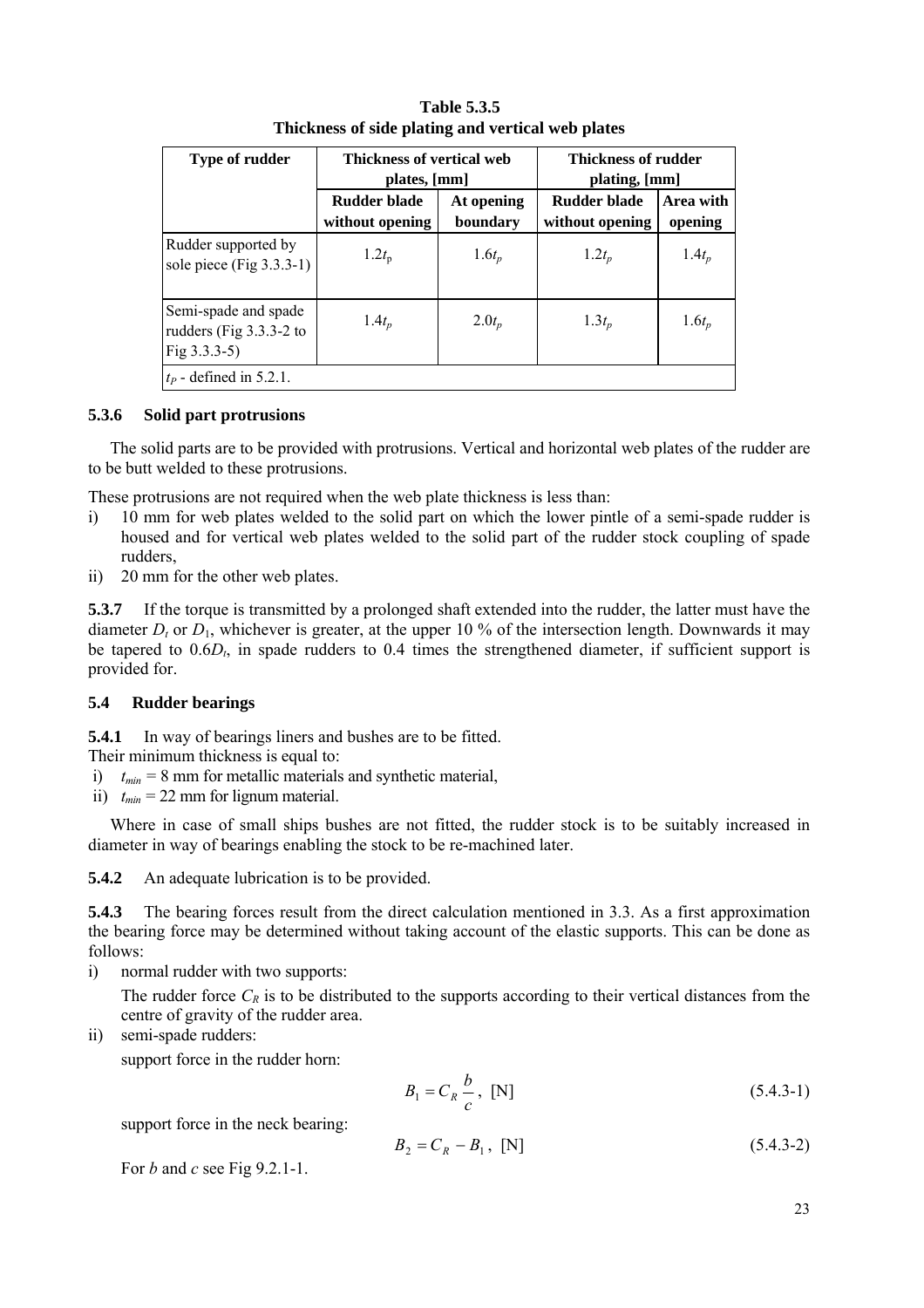<span id="page-23-0"></span>**5.4.4** The projected bearing surface  $A_b$  ("bearing height"  $\times$  "external diameter of liner") is not to be less than:

$$
A_b = \frac{B}{q}, \text{ [mm}^2 \text{]} \tag{5.4.4}
$$

where:

 $B$  – support force, [N];

*q* – permissible surface pressure according to Tab 5.4.6.

**5.4.5** Stainless and wear resistant steels, bronze and hot-pressed bronze-graphit materials have a considerable difference in potential to non-alloyed steel. Respective preventive measures are required.

**5.4.6** The bearing height is to be equal to the bearing diameter, however, is not to exceed 1.2 times the bearing diameter. Where the bearing depth is less than the bearing diameter, higher specific surface pressures may be allowed.

**Table 5.4.6 Surface pressure** *q* **of bearing materials** 

| <b>Bearing material</b>                                                                       | $q$ , [N/mm <sup>2</sup> ] |  |  |  |
|-----------------------------------------------------------------------------------------------|----------------------------|--|--|--|
| Lignum vitae                                                                                  | 2.5                        |  |  |  |
| White metal, oil lubricated                                                                   | 4.5                        |  |  |  |
| Synthetic material <sup>(1)</sup>                                                             | 5.5                        |  |  |  |
| Steel <sup>(2)</sup> , bronze and hot-pressed bronze-graphite materials                       | 7.0                        |  |  |  |
| $(1)$ Synthetic materials to be of approved type.                                             |                            |  |  |  |
| Surface pressures exceeding 5.5 $N/mm^2$ may be accepted in accordance with bearing           |                            |  |  |  |
| manufacturer's specification and tests, but in no case more than 10 N/mm <sup>2</sup> .       |                            |  |  |  |
| (2)<br>Stainless and wear resistant steel in an approved combination with stock liner. Higher |                            |  |  |  |
| surface pressures than 7 N/mm <sup>2</sup> may be accepted if verified by tests.              |                            |  |  |  |

The wall thickness of pintle bearings in sole piece and rudder horn is to be approximately equal to one fourth of the pintle diameter.

#### **5.5 Pintles**

**5.5.1** Pintles are to have scantlings complying with the conditions given in 4.4 and 4.6. The pintle diameter is not to be less than:

$$
d_a = 0.35 \sqrt{B_1 k_r} , [mm]
$$
 (5.5.1)

where:

 $B_1$  - support force, [N];

*kr* - material factor defined in 1.4.2.

**5.5.2** The thickness of any liner or bush is neither to be less than:

$$
t = 0.01\sqrt{B_1} \, , \, \text{[mm]} \tag{5.5.2}
$$

nor than the minimum thickness defined in 10.1.5.4.1.

**5.5.3** Where pintles are of conical shape, the taper on diameter is to comply with the following:

i) 1:8 to 1:12, if keyed by slugging nut,

ii) 1:12 to 1:20, if mounted with oil injection and hydraulic nut.

**5.5.4** The pintles are to be arranged in such a manner as to prevent unintentional loosening and falling out. For nuts and threads the requirements of 4.4.5 and 4.5.2 apply accordingly.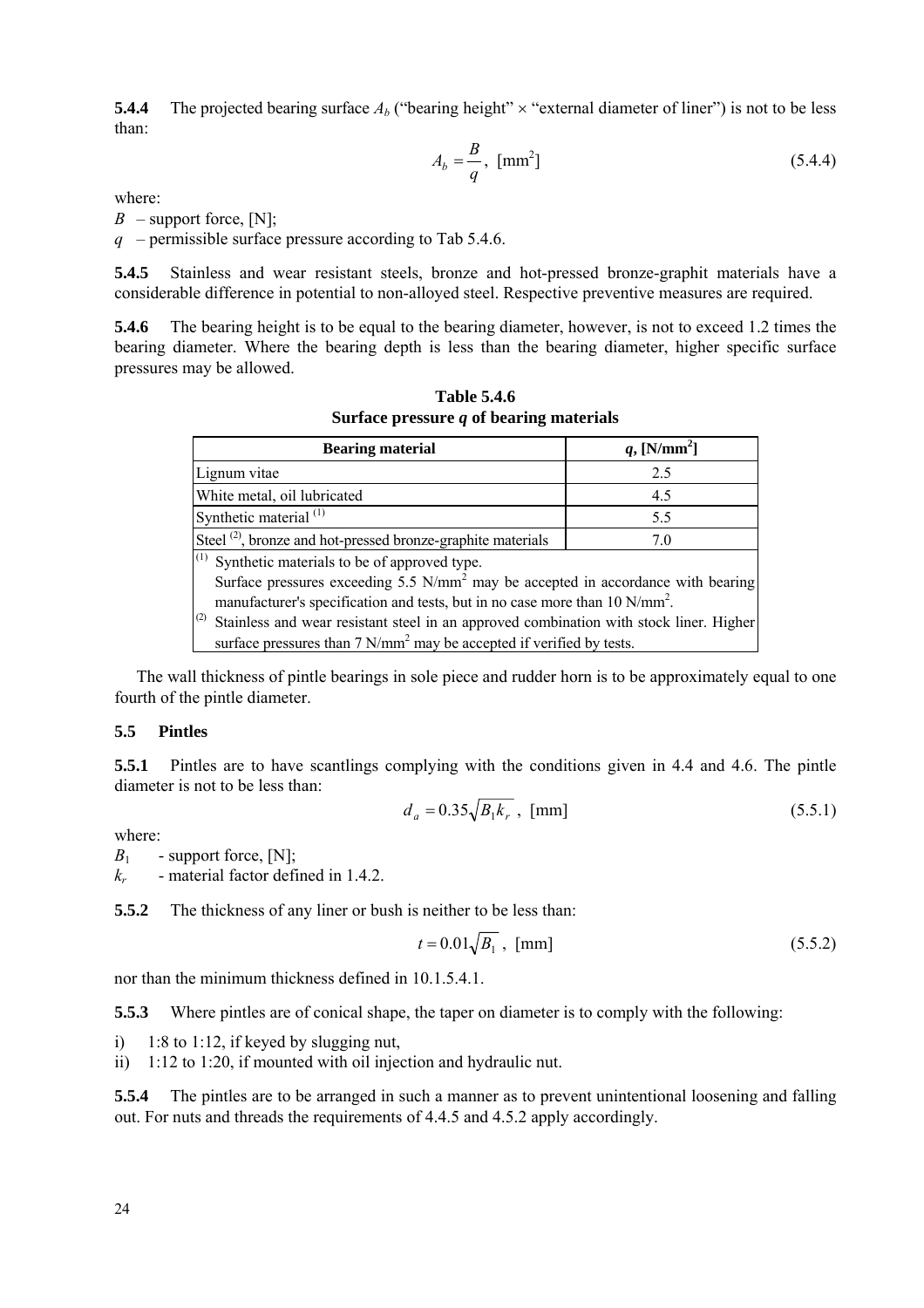## <span id="page-24-0"></span>**5.6 Criteria for bearing clearances**

**5.6.1** For metallic bearing material the bearing clearance is to be not less:

$$
\frac{d_b}{1000} + 1.0, \text{ [mm]}
$$
 (5.6.1)

where:

 $d_b$  – inner diameter of bush, [mm].

**5.6.2** If non-metallic bearing material is applied, the bearing clearance is to be specially determined considering the material's swelling and thermal expansion properties.

**5.6.3** The clearance is not to be taken less than 1.5 mm on diameter. In case of self lubricating bushes going down below this value can be agreed to on the basis of the manufacturer's specification.

## **6 DESIGN YIELD MOMENT OF RUDDER STOCK**

## **6.1 General**

**6.1.1** The design yield moment of the rudder stock is to be determined by the following formula:

$$
Q_F = 0.02664 \frac{D_i^3}{k_r}, \text{ [Nm]} \tag{6.1.1}
$$

 $D_t$  – stock diameter according to 3.1, [mm].

Where the actual diameter  $D_{ta}$  is greater than the calculated diameter  $D_{ta}$ , the diameter  $D_{ta}$  is to be used. However,  $D_{ta}$  applied to the above formula need not be taken greater than  $1.145D_t$ .

## **7 STOPPER, LOCKING DEVICE**

## **7.1 Stopper**

**7.1.1** The motions of quadrants or tillers are to be limited on either side by stoppers. The stoppers and their foundations connected to the ship's hull are to be of strong construction so that the yield point of the applied materials is not exceeded at the design yield moment of the rudder stock.

## **7.2 Locking device**

**7.2.1** Each steering gear is to be provided with a locking device in order to keep the rudder fixed at any position. This device as well as the foundation in the ship's hull are to be of strong construction so that the yield point of the applied materials is not exceeded at the design yield moment of the rudder stock as specified in Chapter 6. Where the ship's speed exceeds 12 knots, the design yield moment need only be calculated for a stock diameter based on a speed  $V_0 = 12$  knots.

## **7.3 Stopper and locking device**

**7.3.1** Regarding stopper and locking device see also the applicable requirements of PRS Rules for the Classification and Construction of Sea-going Ships, *Part VII - Machinery, Boilers and Pressure Vessels*.

## **8 PROPELLER NOZZLES**

## **8.1 General**

**8.1.1** The following requirements are applicable to propeller nozzles having an inner diameter of up to 5 m. Nozzles with larger diameters will be specially considered.

**8.1.2** Special attention is to be given to the support of fixed nozzles at the hull structure.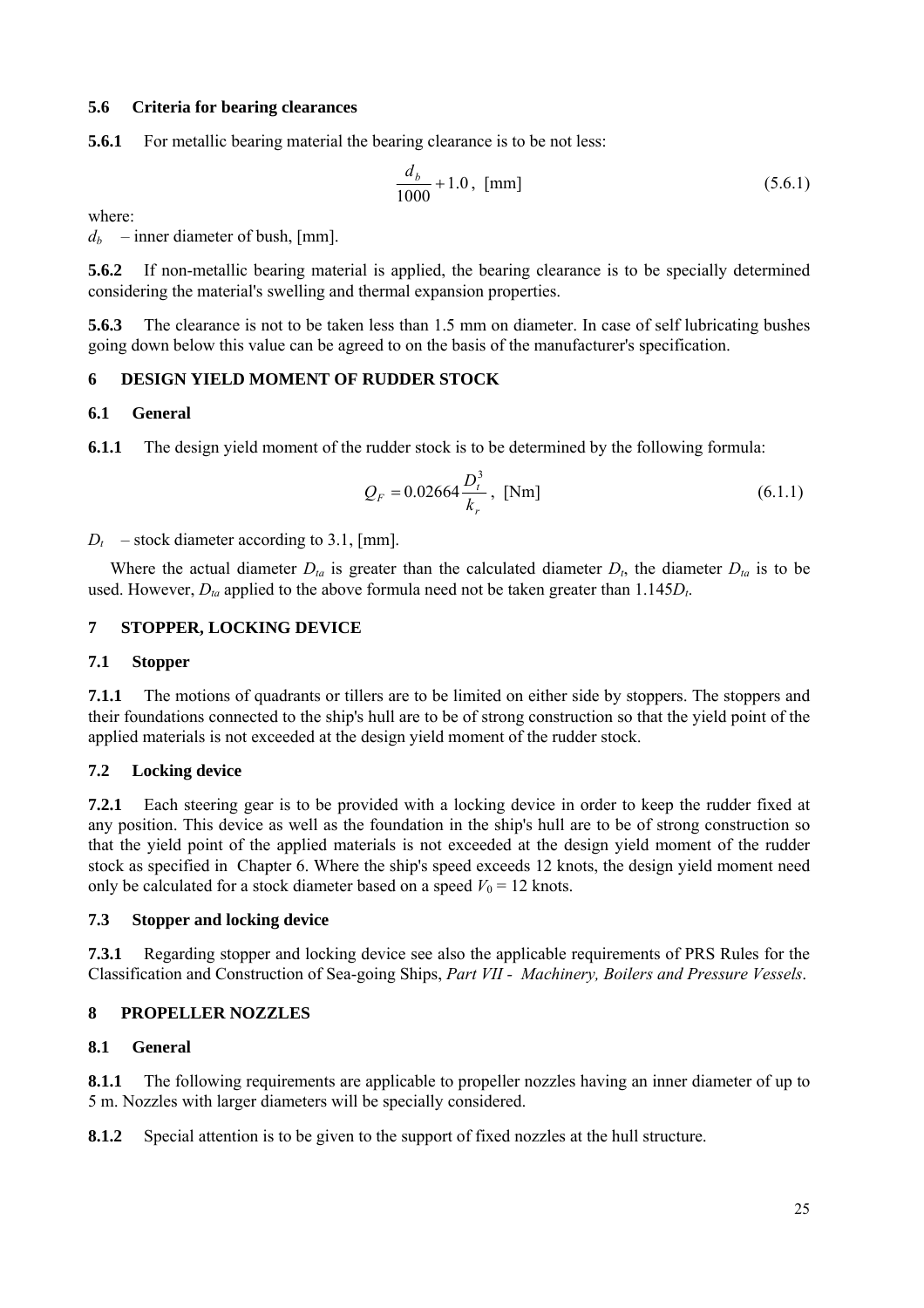#### <span id="page-25-0"></span>**8.2 Design pressure**

**8.2.1** The design pressure for propeller nozzles is to be determined by the following formula:

$$
p_d = cp_{d0}, \text{ [kN/m}^2\text{]}
$$
 (8.2.1-1)

where:

$$
p_{d0} = \varepsilon \frac{N}{A_p}, \text{ [kN/m}^2\text{]}
$$
 (8.2.1-2)

*N* – maximum shaft power, [kW];

 $A_p$  – propeller disc area, taken equal to:

$$
A_p = D^2 \frac{\pi}{4}, \,\,[\text{m}^2] \tag{8.2.1-3}
$$

- *D* propeller diameter, [m];
- $\epsilon$  factor obtained from the following formula:

$$
\varepsilon = 0.21 - 2 \cdot 10^{-4} \frac{N}{A_p}
$$
, without being taken less than 0.1 (8.2.1-4)

- $c$  coefficient taken equal to (see Fig 8.2.1):
	- $c = 1.0$  in zone 2 (propeller zone),
		- $c = 0.5$  in zones 1 and 3,

 $c = 0.35$  in zone 4.



Figure 8.2.1 Zones of propeller nozzle

#### **8.3 Plate thickness**

**8.3.1** The thickness of the nozzle shell plating, in mm, is not to be less than:

$$
t = t_0 + t_k, \text{ [mm]}
$$
 (8.3.1-1)

where:

 $t_0$  – thickness, in mm, obtained from the following formula:

$$
t_0 = 5a\sqrt{p_d} \, , \, \text{[mm]} \tag{8.3.1-2}
$$

*a* – spacing of ring stiffeners, [m];

 $t_k$  – corrosion allowance, taken equal to:

$$
t_k = 1.5, [mm] \text{ if } t_0 \le 10 \tag{8.3.1-3}
$$

$$
t_k = \min\left[0.1\left(\frac{t_0}{\sqrt{k}} + 0.5\right), 3.0\right], \text{ [mm] if } t_0 > 10
$$
 (0.8.3.1-4)

**8.3.2** The web thickness of the internal stiffening rings is not to be less than the nozzle plating for zone 3, however, in no case be less than 7.5 mm.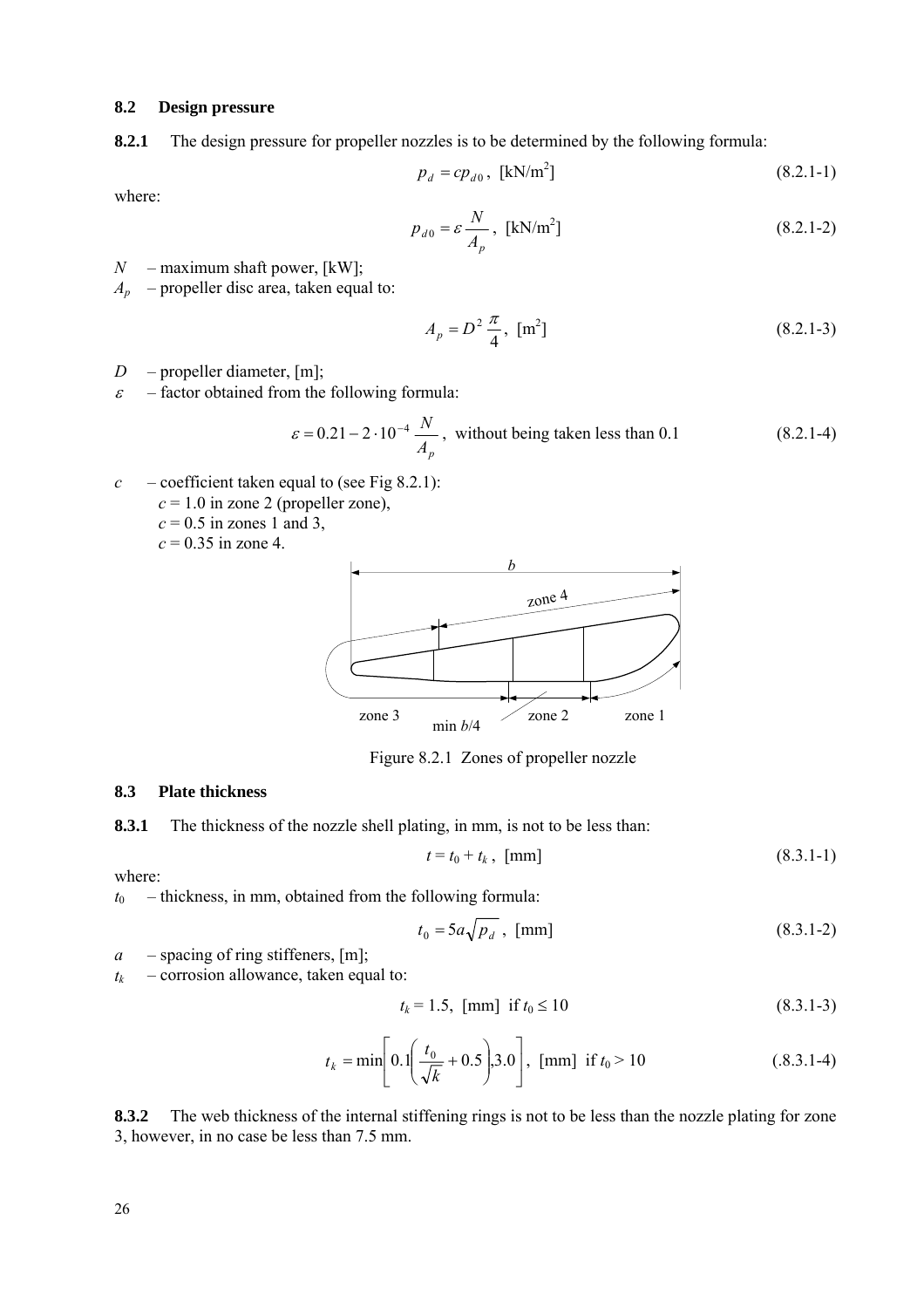#### <span id="page-26-0"></span>**8.4 Section modulus**

**8.4.1** The section modulus of the cross section shown in Fig 8.2.1 around its neutral axis is not to be less than:

$$
w = nd^2 b V_0^2
$$
, [cm<sup>3</sup>] (8.4.1)

where:

*d* – inner diameter of nozzle, [m];

 $b$  – length of nozzle, [m];

*n* – coefficient taken equal to:  $n = 1.0$ , for rudder nozzles,  $n = 0.7$ , for fixed nozzles.

## **8.5 Welding**

8.5.1 The inner and outer nozzle shell plating is to be welded to the internal stiffening rings as far as practicable by double continuous welds. Plug welding is only permissible for the outer nozzle plating.

## **9 RUDDER HORN AND SOLE PIECE SCANTLINGS**

## **9.1 Sole piece**

**9.1.1** The section modulus of the sole piece related to the *z*-axis, in, is not to be less than:

$$
W_z = \frac{B_1 x k}{80}, \text{ [cm}^3\text{]}
$$
 (9.1.1-1)

where:

- *B*<sub>1</sub> as defined in 3.3. For rudders with two supports the support force is approximately  $B_1 = C_R/2$ , when the elasticity of the sole piece is ignored.
- *x* distance of the respective cross section from the rudder axis, with:  $x_{\min} = 0.5 \ell_{50}$ , [m] (9.1.1-2)
	- $x_{\text{max}} = \ell_{50}$ , [m] (9.1.1-3)
- $\ell_{50}$  as defined in 3.3.2 and Fig 9.1.1.



Figure 9.1.1 Sole piece

- **9.1.2** The section modulus related to the *y*-axis is not to be less than:
	- i) where no rudder post or rudder axle is fitted

$$
W_y = \frac{W_z}{2}, \text{ [cm}^3\text{]}
$$
 (10.1.9.1.2-1)

ii) where a rudder post or rudder axle is fitted

$$
W_y = \frac{W_z}{3}, \text{ [cm}^3\text{]}
$$
 (10.1.9.1.2-2)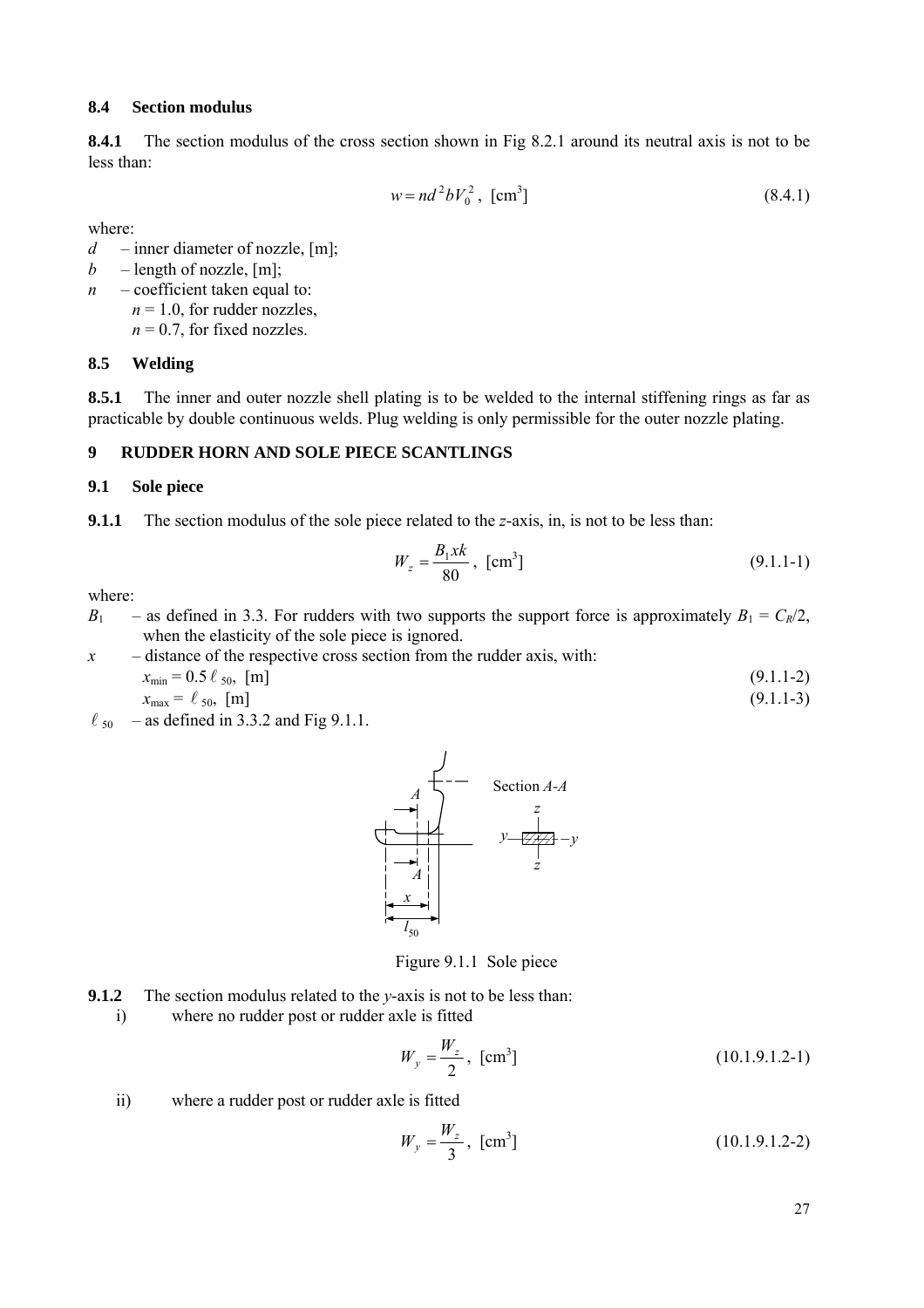<span id="page-27-0"></span>**9.1.3** The sectional area at the location  $x = l_{50}$  is not to be less than:

$$
A_s = \frac{B_1}{48} k , [mm^2]
$$
 (10.1.9.1.3)

**9.1.4** The equivalent stress taking into account bending and shear stresses at any location within the length  $\ell_{50}$  is not to exceed:

$$
\sigma_{v} = \sqrt{\sigma_{b}^{2} + 3\tau^{2}} = \frac{115}{k}, \text{ [N/mm}^{2}]
$$
 (10.1.9.1.4-1)

where:

$$
\sigma_b = \frac{B_1 x}{W_z}, \text{ [N/mm}^2 \text{]}
$$
 (10.1.9.1.4-2)

$$
\tau = \frac{B_1}{A_s}, \text{ [N/mm}^2 \text{]} \tag{10.1.9.1.4-3}
$$

#### **9.2 Rudder horn of semi spade rudders (case of 1-elastic support)**

**9.2.1** The distribution of the bending moment, shear force and torsional moment is to be determined according to the following formulae:

i) bending moment:  $M_b = B_1 z$ , [Nm] (9.2.1-1)

$$
M_{b\text{mac}} = B_1 d, \text{ [Nm]} \tag{9.2.1-2}
$$

- ii) shear force:  $Q = B_1$ , [N] (9.2.1-3)
- iii) torsional moment:  $M_T = B_1e_{(z)}$ , [Nm] (9.2.1-4)

For determining preliminary scantlings the flexibility of the rudder horn may be ignored and the supporting force  $B_1$  be calculated according to the following formula:

$$
B_1 = C_R \frac{b}{c}, \text{ [N]} \tag{9.2.1-5}
$$

where *b*, *c*, *d*,  $e_{(z)}$  and *z* are defined in Fig 9.2.1.-1 and Fig 9.2.1.-2. *b* results from the position of the centre of gravity of the rudder area.



Figure 9.2.1.-1 Dimensions of rudder horn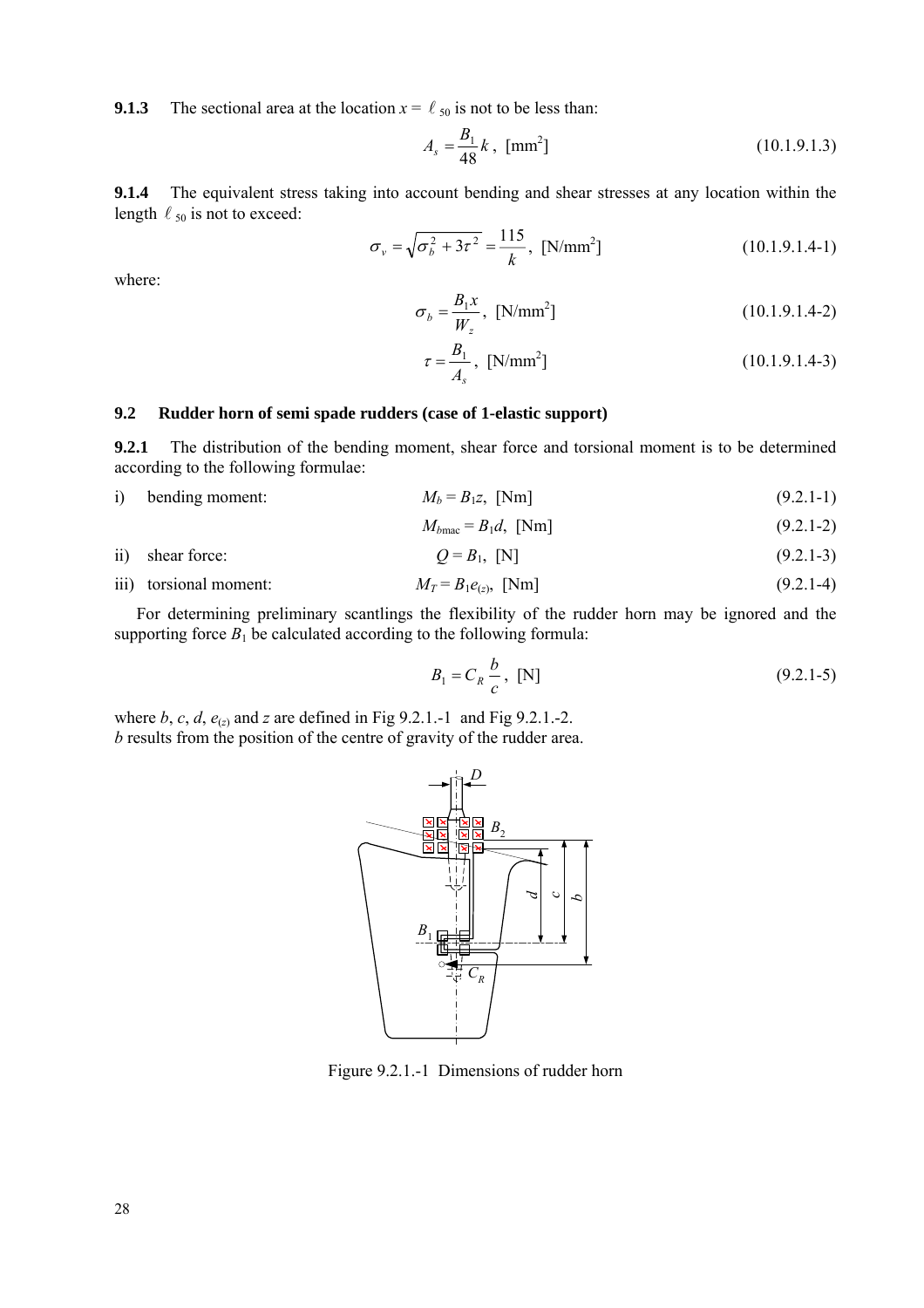

Figure 9.2.1-2 Rudder horn loads

**9.2.2** The section modulus of the rudder horn in transverse direction related to the horizontal *x*-axis is at any location *z* - not to be less than:

$$
W_x = \frac{M_b k}{67}, \text{ [cm}^3\text{]}
$$
 (9.2.2)

**9.2.3** At no cross section of the rudder horn the shear stress due to the shear force *Q* is to exceed the value:

$$
\tau = \frac{48}{k}, \text{ [N/mm}^2 \text{]}
$$
 (9.2.3-1)

The shear stress is to be determined by the following formula:

$$
\tau = \frac{B_1}{A_h}, \text{ [N/mm}^2 \text{]} \tag{9.2.3-2}
$$

where:

 $A_h$  – effective shear area of the rudder horn in *y*-direction, [mm<sup>2</sup>].

**9.2.4** The equivalent stress at any location *z* of the rudder horn is not to exceed the following value:

$$
\sigma_{v} = \sqrt{\sigma_{b}^{2} + 3(\tau^{2} + \tau_{T}^{2})} = \frac{120}{k}, \text{ [N/mm}^{2}]
$$
\n(9.2.4-1)

where:

$$
\sigma_b = \frac{M_b}{W_x}, \text{ [N/mm}^2 \text{]}
$$
 (9.2.4-2)

$$
\tau_{T} = \frac{M_{T}}{2A_{T}t_{h}}10^{3}, \text{ [N/mm}^{2}\text{]}
$$
 (9.2.4-3)

 $A_T$  – sectional area enclosed by the rudder horn at the location considered,  $\text{[mm}^2\text{]}$ ;

 $t_h$  – thickness of the rudder horn plating, [mm].

**9.2.5** When determining the thickness of the rudder horn plating the provisions of 5.2 to 5.4 are to be complied with. The thickness is, however, not to be less than  $2.4\sqrt{Lk}$  mm.

**9.2.6** The rudder horn plating is to be effectively connected to the aft ship structure, e.g. by connecting the plating to longitudinal girders, in order to achieve a proper transmission of forces, see Fig 9.2.6.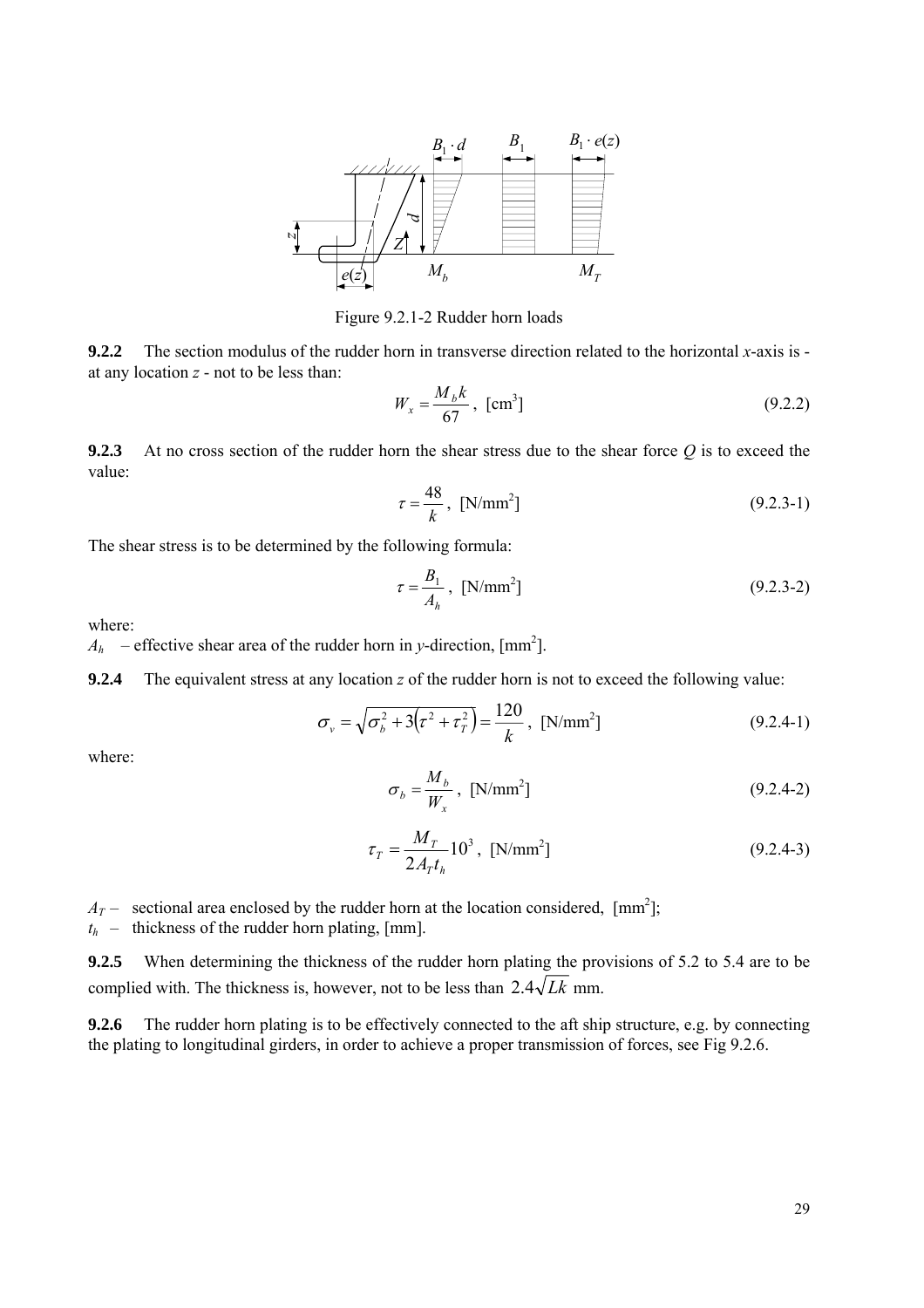<span id="page-29-0"></span>

Figure 9.2.6 Connection of rudder horn to aft ship structure

**9.2.7** Transverse webs of the rudder horn are to be led into the hull up to the next deck in a sufficient number and must be of adequate thickness.

**9.2.8** Strengthened plate floors are to be fitted in line with the transverse webs in order to achieve a sufficient connection with the hull. The thickness of these plate floors is to be increased by 50% above the bottom thickness determined according to Common Structural Rules, Pt 1, Ch 6, Sec 3 and 4.

**9.2.9** The centre line bulkhead (wash-bulkhead) in the after peak is to be connected to the rudder horn.

**9.2.10** Where the transition between rudder horn and shell is curved, about 50% of the required total section modulus of the rudder horn is to be formed by the webs in a section A - A located in the centre of the transition zone, i.e. 0.7*r* above the beginning of the transition zone (see Fig. 9.2.10).



Figure 9.2.10 Transition between rudder horn and shell

## **9.3 Rudder horn of semi spade rudders (case of 2-conjugate elastic supports)**

#### **9.3.1 Bending moment**

The bending moment acting on the generic section of the rudder horn is to be obtained from the following formulae:

i) between the lower and upper supports provided by the rudder horn:

$$
M_H = F_{A1}z, \text{ [Nm]} \tag{9.3.1-1}
$$

ii) above the rudder horn upper-support:

$$
M_H = F_{A1}z + F_{A2}(z - d_{lu}), \text{ [Nm]}
$$
 (9.3.1-2)

where:

 $F_{A1}$  – support force at the rudder horn lower-support, to be obtained according to Fig 3.3.3-3, and taken equal to  $B_1$ , [N];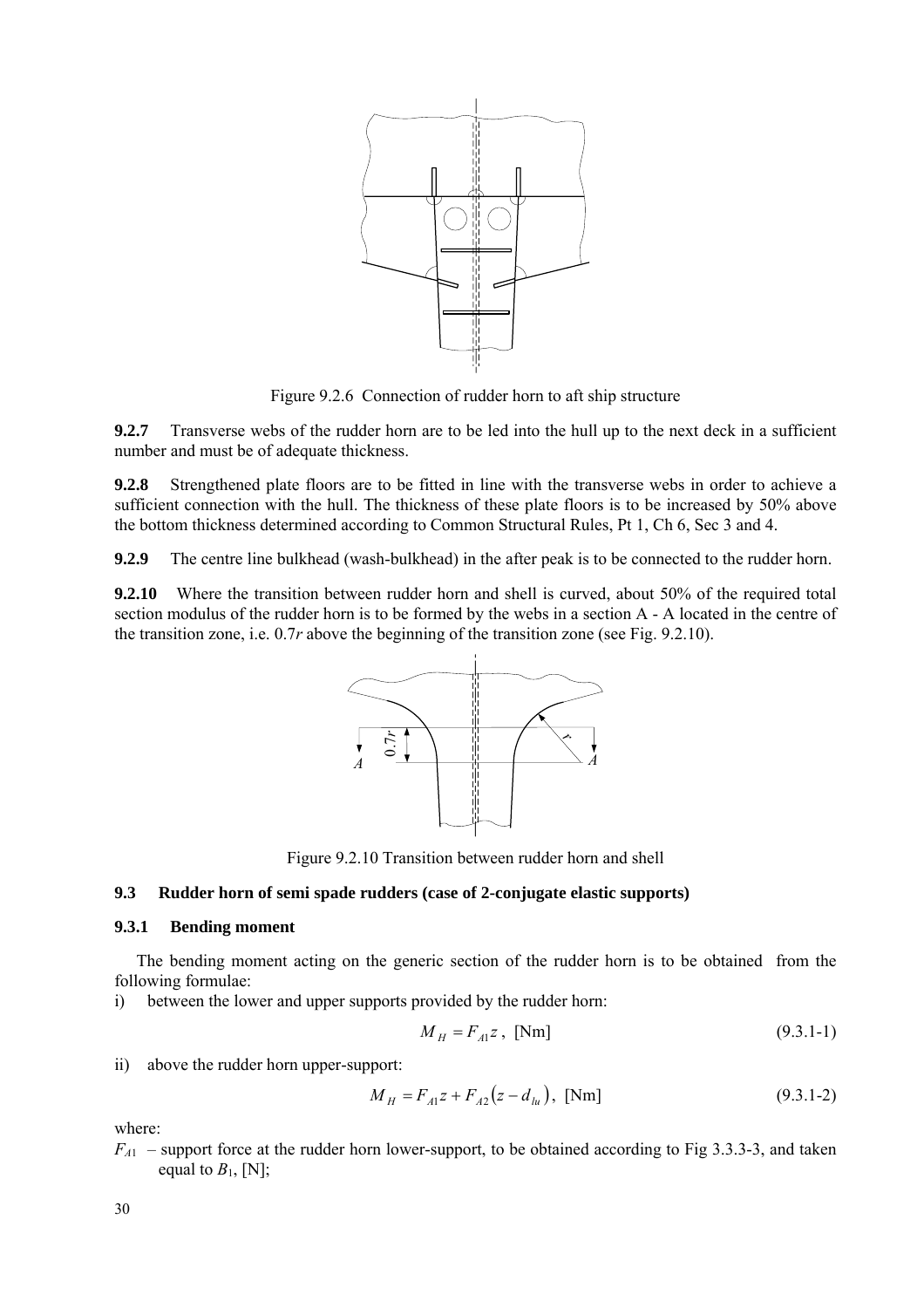- $F_{A2}$  support force at the rudder horn upper-support, to be obtained according to Fig 3.3.3-3, and taken equal to  $B_2$ , [N];
- *z* distance, [m], defined in Fig 9.3.3, to be taken less than the distance *d*, [m], defined in the same figure;
- *d*<sub>lu</sub> distance between the rudder-horn lower and upper bearings (according to Fig 9.3.1,  $d_{lu} = d \lambda$ ), [m].



Figure 9.3.1 Geometrical parameters for the calculation of the bending moment in rudder horn

## **9.3.2 Shear force**

The shear force  $Q_H$  acting on the generic section of the rudder horn is to be obtained from the following formulae:

i) between the lower and upper rudder horn bearings:

$$
Q_H = F_{A1}, \text{ [N]} \tag{9.3.2-1}
$$

ii) above the rudder horn upper-bearing:

$$
Q_H = F_{A1} + F_{A2}, \text{ [N]} \tag{9.3.2-2}
$$

where:

 $F_{A1}$ ,  $F_{A2}$  – support forces, [N].

#### **9.3.3 Torque**

The torque acting on the generic section of the rudder horn is to be obtained from the following formulae:

i) between the lower and upper rudder horn bearings:

$$
M_T = F_{A1}e_{(x)}, \text{ [Nm]} \tag{9.3.3-1}
$$

ii) above the rudder horn upper-bearing:

$$
M_T = F_{A1}e_{(x)} + F_{A2}e_{(x)}, \text{ [Nm]} \tag{9.3.3-2}
$$

where:

 $F_{A1}$ ,  $F_{A2}$  – support forces, [N];

 $e_{(x)}$  – torsion lever defined in Fig 9.3.3, [m].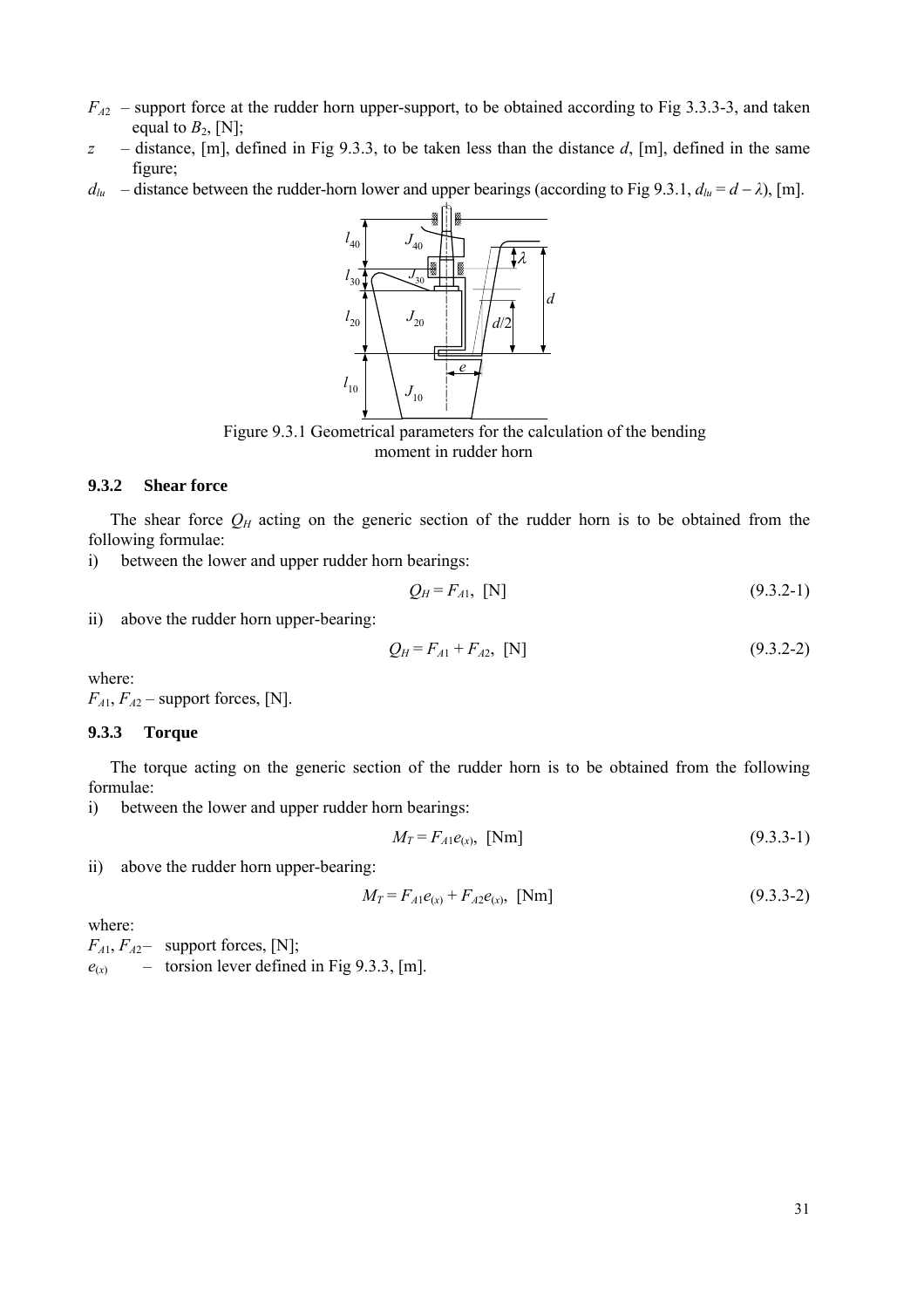

Figure 9.3.3 Geometry of rudder horn

## **9.3.4 Shear stress calculation**

- **.1** For a generic section of the rudder horn, located between its lower and upper bearings, the following stresses are to be calculated:
	- i)  $\tau_s$  shear stress to be obtained from the following formula:

$$
\tau_S = \frac{F_{A1}}{A_H}, \text{ [N/mm}^2 \text{]}
$$
 (9.3.4.1-1)

ii)  $\tau$ <sub>*T*</sub> torsional stress to be obtained for hollow rudder horn from the following formula:

$$
\tau_T = \frac{M_T 10^3}{2F_T t_H}, \text{ [N/mm}^2 \text{]}
$$
 (9.3.4.1-2)

For solid rudder horn,  $\tau$ <sup>*T*</sup> is to be considered by PRS on a case by case basis;

- **.2** For a generic section of the rudder horn, located in the region above its upper bearing, the following stresses are to be calculated:
	- i)  $\tau_s$  shear stress to be obtained from the following formula:

$$
\tau_{S} = \frac{F_{A1} + F_{A2}}{A_H}, \text{ [N/mm}^2 \text{]}
$$
 (9.3.4.2-1)

ii)  $\tau$ <sup>-</sup> torsional stress to be obtained for hollow rudder horn from the following formula:

$$
\tau_T = \frac{M_T 10^3}{2F_T t_H}, \text{ [N/mm}^2 \text{]}
$$
 (9.3.4.2-2)

For solid rudder horn,  $\tau$ <sup>*T*</sup> is to be considered by PRS on a case by case basis.

where:

 $F_{A1}$ ,  $F_{A2}$  – support forces, [N];

 $A_H$  – effective shear sectional area of the rudder horn in *y*-direction, [mm<sup>2</sup>];

- $M_T$  torque, [Nm]:
- $F_T$  mean of areas enclosed by outer and inner boundaries of the thin walled section of rudder horn,  $[m^2]$ ;
- *th* plate thickness of rudder horn, [mm]. For a given cross section of the rudder horn, the maximum value of  $\tau$ <sup>*T*</sup> is obtained at the minimum value of  $t$ <sup>*H*</sup>.

#### **9.3.5 Bending stress calculation**

For the generic section of the rudder horn within the length *d*, defined in Fig 9.2.1-1, the following stresses are to be calculated: